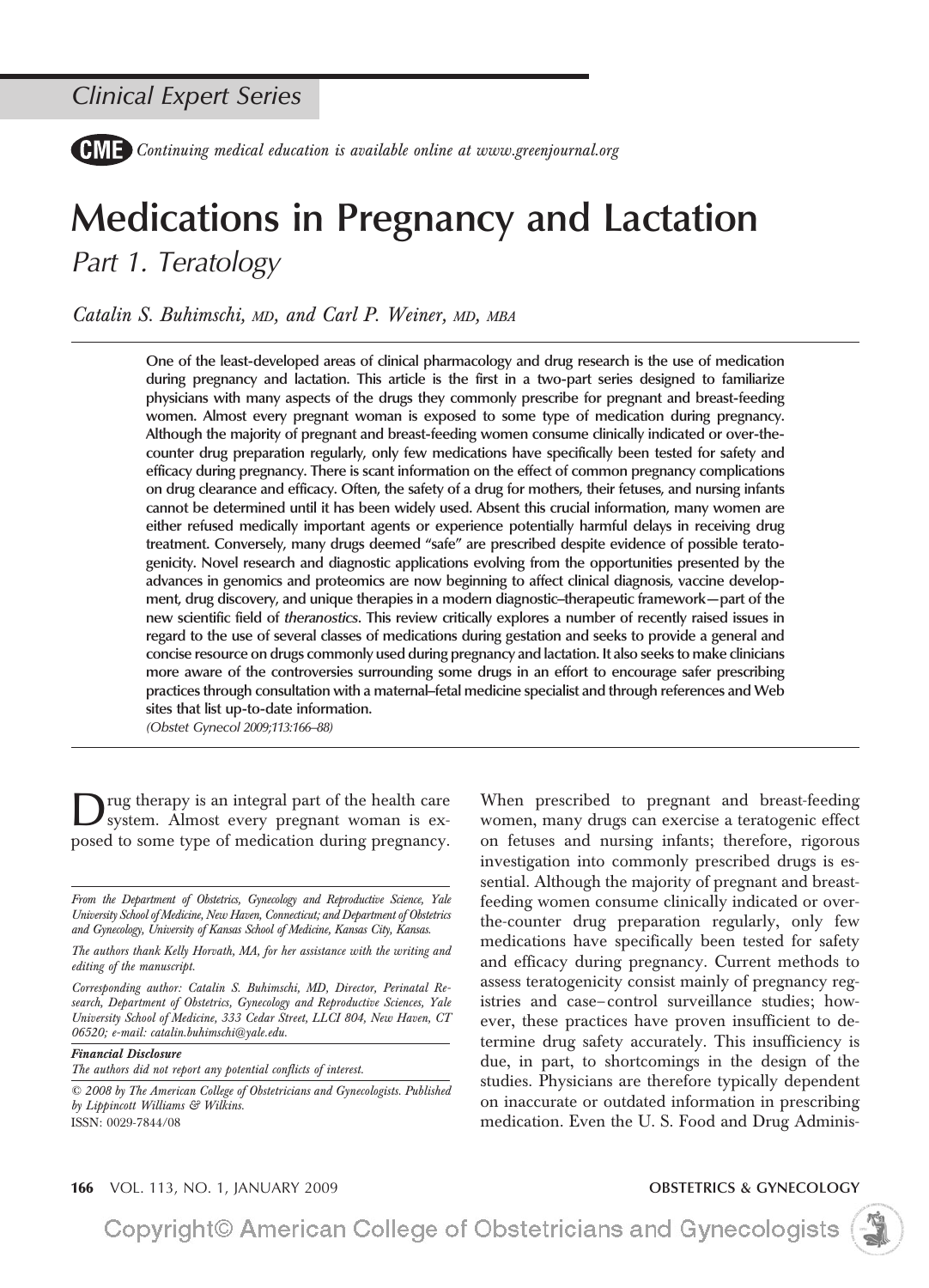tration (FDA) drug classifications suffer from inaccuracies and inconsistencies. Detailed supplemental drug information and new strategies for testing and research, such as those being developed in the new field of theranostics, are critical to safe drug practices. Investigations into how and why current drug information and, in turn, prescribing practices are inadequate are presented here in addition to a summary of the existing evidence—or lack thereof—on many potentially teratogenic drugs commonly prescribed for pregnant and breastfeeding women.

### **TERATOGENS**

Teratogens are agents that act to irreversibly alter growth, structure, or function of the developing embryo or fetus. Recognized teratogens include viruses (eg, rubella, cytomegalovirus, congenital lymphocytic choriomeningitis virus), environmental factors (eg, hyperthermia, irradiation), chemicals (eg, mercury, alcohol), and therapeutic drugs (eg, inhibitors of the renin–angiotensin system, thalidomide, isotretinoin, warfarin, valproic acid, carbamazepine).<sup>1</sup>

Most drugs reach the fetus by the maternal bloodstream; thus embryonic and fetal exposure depends on several critical factors, such as gestational age, route of administration, absorption of the drug, the dose of the drug medication, maternal serum levels, and the maternal and placental clearance system. Placental passage to the embryo or fetus is necessary for a drug medication to exercise its specific teratogenic effect. In turn, placental transfer depends greatly on maternal metabolism, gestational age, protein binding and storage, charge, liposolubility of the drug, and molecular size.<sup>2</sup> Molecular weight of a substance is an important regulator of its transplacental passage. Previous studies have shown that most substances with mass below 500 Da diffuse rapidly across the placental barrier, whereas agents of higher molecular weight demonstrate more variable transplacental migration rates. Ionization and high fat solubility (eg, in anesthetic gases) assures rapid transfer of these drugs by simple diffusion.3 Lastly, variations in pH gradients between maternal and conceptal compartments play an important role as well (Fig. 1).

### **CRITICAL DEVELOPMENTAL PERIOD**

An agent is recognized as a human teratogen if it meets certain criteria. A comprehensive review of the conditions necessary to prove teratogenicity of an agent is in the most recent work of Shepard and Ronald.4 The criteria include 1) proven exposure at critical times during human development; 2) consistent dysmorphic findings recognized in well-con-



**Fig. 1.** Representative pictures of a fetus with methotrexate embryopathy. **A.** Postmortem examination of the fetus showed craniofacial abnormalities, including a wide anterior fontanelle, low-set and poorly formed ears, absent auditory canals, flat nose, cleft lip, and micrognathia. **B.** Examination of the body showed shortened forearms, hypoplastic thumbs, clinodactyly, brachydactyly of the fifth digit, and pelvic and lower limb abnormalities.

*Buhimschi. Medications in Pregnancy and Lactation. Obstet Gynecol 2009.*

ducted epidemiologic studies; 3) specific defects or syndromes associated consistently with specific teratogens; 4) rare anatomic defects associated with environmental exposure (eg, facial dysmorphologism and nail hypoplasia with carbamazepine); 5) proven teratogenicity in experimental animal models.

To cause a birth defect, a teratogen acts during critical periods of embryonic or fetal development; thus, teratogenic drug medications can either induce *embryopathy* or *fetopathy*. From the perspective of *teratogenesis,* human gestation is divided into three peri-

VOL. 113, NO. 1, JANUARY 2009 **Buhimschi and Weiner** *Medications in Pregnancy and Lactation* **167**

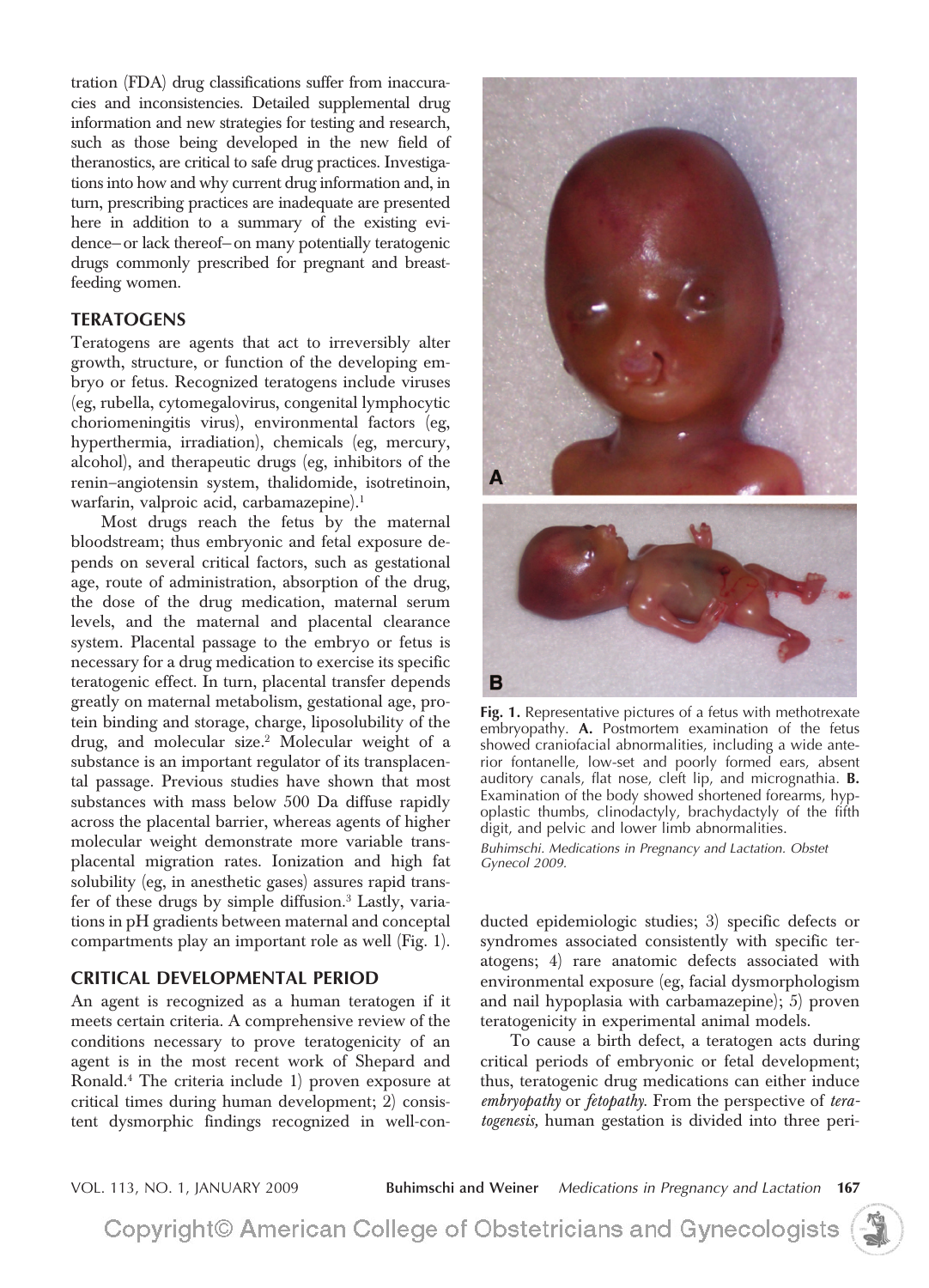ods: *preimplantation* (fertilization to implantation), *embryonic* (second through ninth week), and *fetal* (ninth week to term). The preimplantation period is traditionally viewed as a gestational window characterized by an "all or nothing" phenomenon: During early mammalian embryo development, injury to a large number of cells will predictably cause an embryonic loss. If only a small number of cells are disrupted, a phenomenon called *compensation* can protect the embryo and facilitate survival without malformation.<sup>5</sup>

A teratogenic agent can cause malformation during *organogenesis* (2 to 8 weeks postconception), when each system has a period of maximum vulnerability (eg, the heart is mostly affected if the teratogen acts between 6.5 weeks to 8 weeks of gestation). However, the fetus can also be affected by alterations in structure and function of the organs that have initially developed normally during embryogenesis. For example, spina bifida, anencephaly, and encephalocele arise due to the failure of closure of the neural tube during the process of neurulation (17th through 30th postfertilization days). Still, neural tube defects (eg, encephaloceles) may also occur postclosure during the fetal period.6

Many potent human teratogens act during very specific developmental stages. For instance, it was long believed that angiotensin-converting enzyme (ACE) inhibitors (eg, captopril, enalapril) had no adverse effects during the first trimester and that only a late exposure (second or third trimester) was associated with renal and cardiac malformations.7 However, a more recent analysis of a large cohort of neonates exposed to ACE inhibitors during gestation disputes the safety of firsttrimester exposure to this class of medication, indicating that ACE inhibitors can induce malformations throughout gestation.8 Likewise, nonsteroidal antiinflammatory drugs (NSAIDs) (eg, indomethacin, ibuprofen) are associated with gastroschisis and other fetal sequelae if the embryo is exposed during early gestation, whereas irreversible closure of the ductus and kidney failure can occur if the fetus is exposed to NSAIDs after 32 weeks.

# **ASSESSMENT OF DRUG TERATOGENICITY**

Teratology is the study of the biologic mechanisms and causes of abnormal human development and the advancement of preventive strategies.<sup>1</sup> The finding of a birth defect should always raise the question of whether it was the consequence of a genetic defect or if it was the result of prenatal exposure to a teratogen. Recognition of a teratogenic drug after widespread use always causes worry about "failures of the system."9 Unfortunately, scientists, physicians, patients, and policy-makers are commonly reassured that the most serious short-term adverse effects of a

drug are identified in premarketing studies. Regrettably, although approval of a drug requires comprehensive animal studies, such models are seriously limited in their ability to predict human teratogenesis because of variations in species-specific effects even between mammalian species.<sup>2</sup> The unfortunate reality is that we learn about virtually all human teratogenic effects only after a drug has received marketing approval by the FDA. Teratogens commonly go undetected in the human trials conducted before FDA approval because most studies are small and routinely exclude pregnant women, particularly if there is any suspicion that a drug might be teratogenic.

# **PREGNANCY REGISTRIES AND CASE–CONTROL SURVEILLANCE STUDIES**

Pregnancy registries and case– control surveillance studies are currently the two main methods used to identify teratogens.<sup>9</sup> Pregnancy registries are routinely developed to permit identification of drugs that are high-risk teratogens. Because pregnancy registries are typically operated by drug manufacturers and because patients receive multiple drugs or are recruited into multiple, uncoordinated registries, however, concerns have been raised with regard to their accuracy. Inclusion of an adequate number of exposed pregnancies, thorough long-term follow-up, and complete and accurate ascertainment of pregnancy outcome are critical attributes of a well-designed registry.10 Physicians can access the most up-to-date list of pregnancy exposure registries by consulting the FDA Web site (http://www.fda.gov/womens/registries/).

Case– control surveillance studies provide another tool to identify serious illnesses caused by medications used in an outpatient population.<sup>11</sup> By including information on infants with a wide range of birth defects and interviews with mothers focusing on details of their antenatal exposure to all prescription and over-the-counter medications (including herbal products), case– control surveillance studies can provide the required opportunity to examine large numbers of specific defects in relation to the wide range of medications taken by pregnant women.<sup>1</sup>

### **BREAST-FEEDING**

Breast-feeding is beneficial for the health of mother and child.12 However, many therapeutic and environmental substances can be transferred into breast milk, commonly causing the risk of breast-feeding to exceed its benefit to the infant, mother, or both.<sup>13</sup> Very few medications are as yet contraindicated for breast-feeding.<sup>14</sup> There is still scant information on the risk of most medications used in human pregnancy and lactation at

**168 Buhimschi and Weiner** *Medications in Pregnancy and Lactation* **OBSTETRICS & GYNECOLOGY**

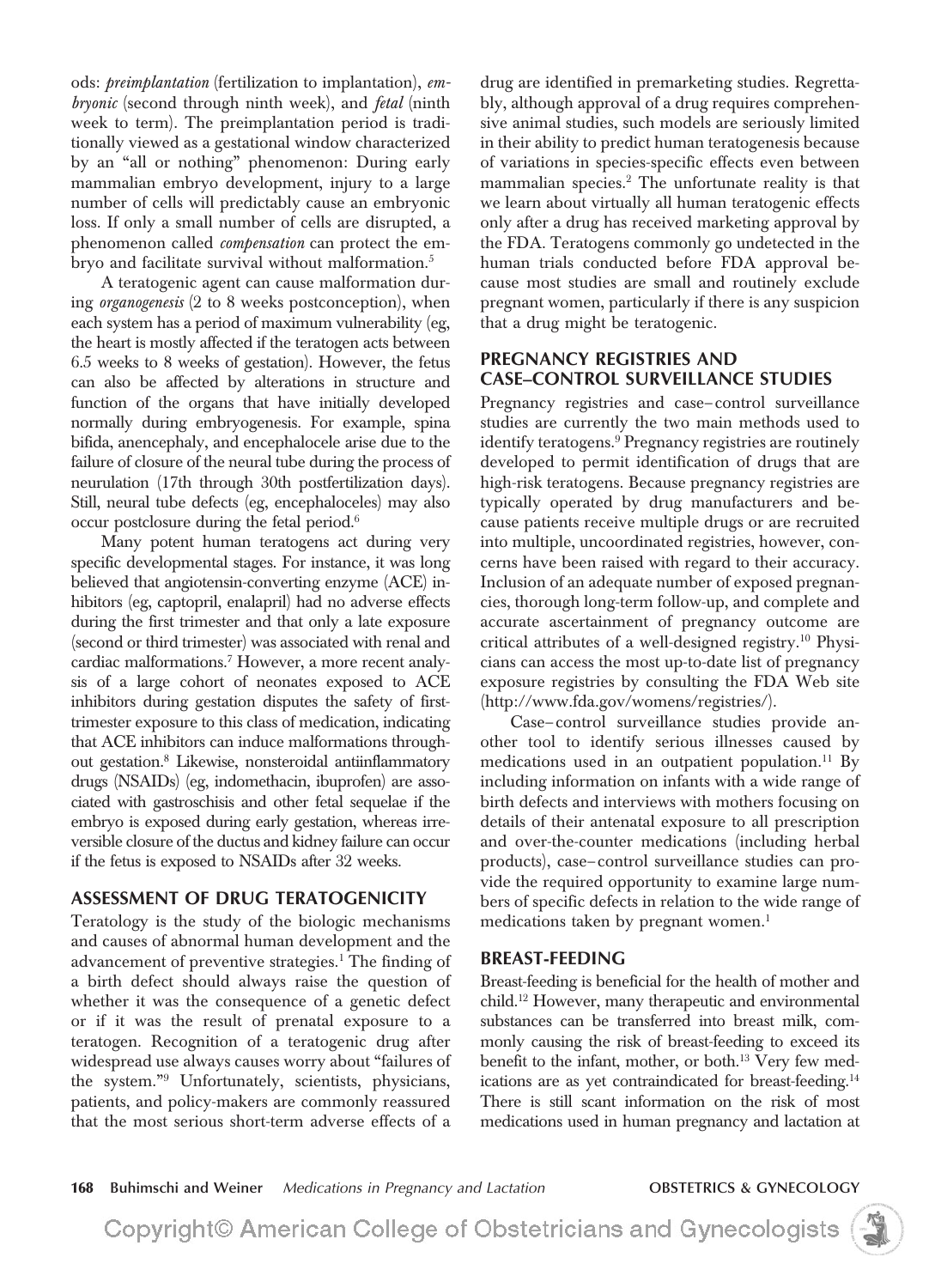the time they receive their FDA approval and are initially marketed.<sup>15</sup> The dose of a drug an infant receives during breast-feeding depends on the amount excreted into the breast milk, the daily volume of milk ingested, and the average plasma concentration of the mother. The milkto-plasma concentration ratio has large intersubject and intrasubject variability. The transfer of medications across the basal membrane of the mammary gland alveoli depends on lipophilicity and protein binding and on the degree of substance ionization.

Very few studies have investigated drug concentrations in breast milk.16 To determine exposure of the breast-fed neonate to a specific drug, the weightcorrected percent of the maternal dose ingested by an unsupplemented newborn and the resulting neonatal blood levels is used. Unfortunately, these data are reported for few agents. The milk:maternal plasma ratio conveyed to the clinician can be misleading because it commonly disregards the quantity ingested and its oral bioavailability.

Research into environmentally related chemical contaminants in breast milk is an increasingly important field of research.<sup>17</sup> These pollutants can remain in the human body for decades and thus pose a risk for both mother and her unborn child even in the absence of recent exposure. For example, diet is one major factor influencing breast milk levels of organic pollutants (eg, mercury in fish).<sup>18</sup> Furthermore, the

types of and extent to which medications (eg, mood stabilizers) are used by breast-feeding women have not been thoroughly investigated.19 Existing literature consists essentially of case reports with few attempts at longitudinal investigation.20 Findings are often difficult to compare because of discrepant research methodologies or the lack of key pharmacologic or pharmacokinetic information. The most data available are for the tricyclic antidepressants, but reports include fewer than 100 mother–infant pairs even for this group.

Dilemmas about whether to prohibit breast-feeding when the mother is undergoing drug therapy regularly arise. Because the relationship between medication use during pregnancy and lactation has been insufficiently investigated, acute attention should be paid to any drug which is recommended postpartum.<sup>21</sup> Studies designed to quantify the amount of drug passed to the neonate and provide clinically reliable recommendations based on infant clearance, which is itself dependent on the ontogeny of elimination pathways and pharmacogenetics, are critically needed.

### **U.S. FOOD AND DRUG ADMINISTRATION DRUG RISK CLASSIFICATION IN PREGNANCY**

Physicians routinely rely almost exclusively on FDA classification  $(A, B, C, D, or X)$  (Table 1) to make a

| <b>FDA Category*</b> | <b>Pregnancy Category Definition</b>                                                                                                                                                                                                                                                                                                                           |
|----------------------|----------------------------------------------------------------------------------------------------------------------------------------------------------------------------------------------------------------------------------------------------------------------------------------------------------------------------------------------------------------|
| A                    | Controlled studies showed no risk to humans<br>Adequate, well-controlled studies in pregnant women have not shown an increased risk of fetal abnormalities                                                                                                                                                                                                     |
| B                    | No evidence of risk in humans<br>Animal studies have revealed no evidence of harm to the fetus. However, there are no adequate and well-<br>controlled studies in pregnant women<br><sub>or</sub><br>Animal studies have shown an adverse effect, but adequate and well-controlled studies in pregnant women<br>have failed to demonstrate a risk to the fetus |
| $\mathcal{C}$        | Risks cannot be ruled out in humans<br>Animal studies have shown an adverse effect and there are no adequate and well-controlled studies in<br>pregnant women<br>$\alpha$<br>No animal studies have been conducted and there are no adequate and well-controlled studies in pregnant<br>women                                                                  |
| D                    | Clear evidence of risk in humans<br>Studies, adequate well-controlled or observational, in pregnant women have demonstrated a risk to the fetus.<br>However, the benefits of therapy may outweigh the potential risk                                                                                                                                           |
| $\mathbf{X}$         | Drugs contraindicated in human pregnancy<br>Studies, adequate well-controlled or observational, in animals or pregnant women have demonstrated positive<br>evidence of fetal abnormalities. The use of the product is contraindicated in women who are or may<br>become pregnant                                                                               |

**Table 1. U.S. Food and Drug Administration Drug Classification System**

FDA, U.S. Food and Drug Administration.

\* Please verify the FDA categorization for each drug.

VOL. 113, NO. 1, JANUARY 2009 **Buhimschi and Weiner** *Medications in Pregnancy and Lactation* **169**

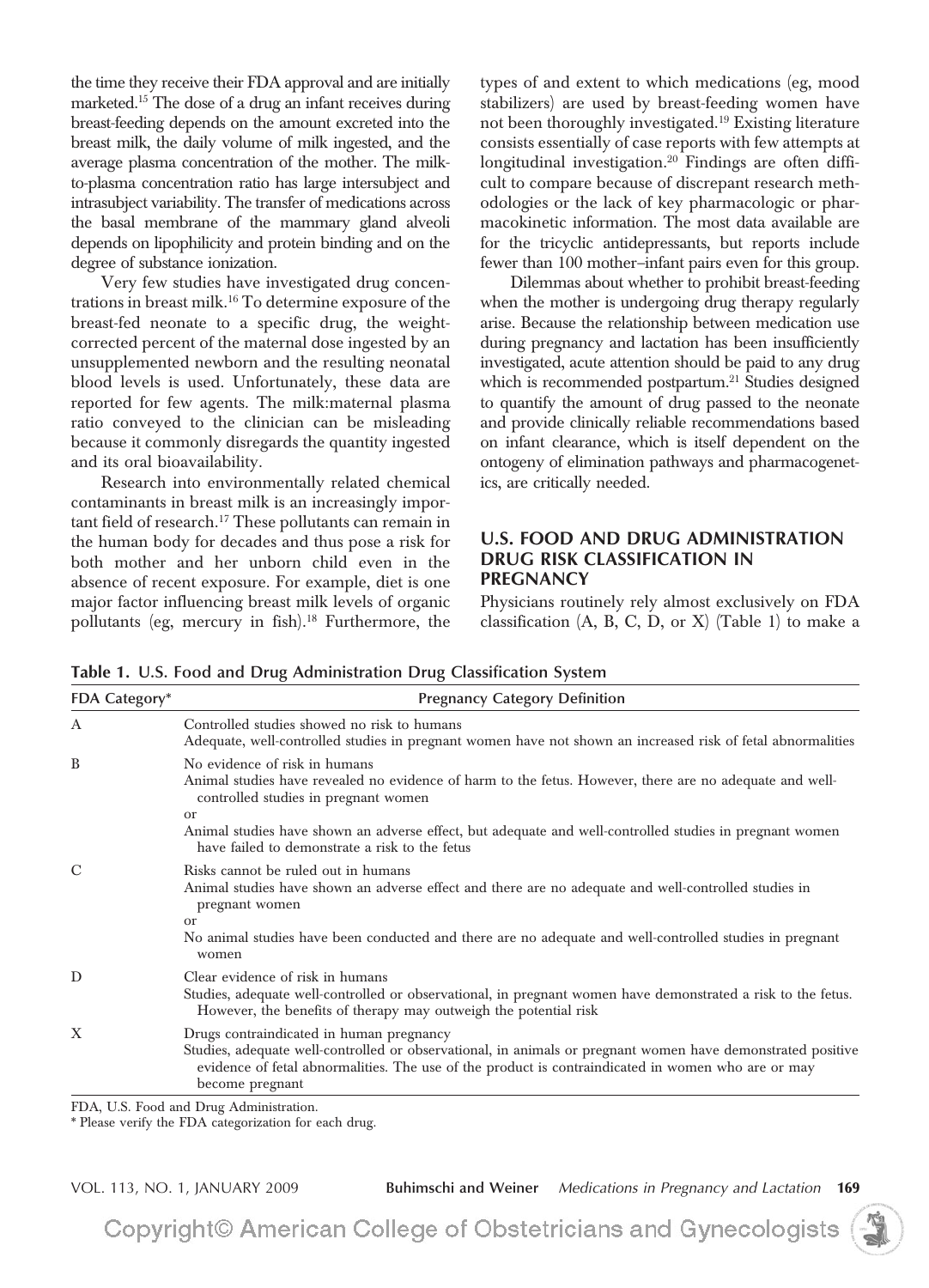decision to initiate, continue, discontinue, or replace a medication. This reliance is, unfortunately, misplaced. Although only few drugs are known or strongly suspected to be teratogens, the majority of all drugs marketed in the U.S. are classified Category C—risks cannot be ruled out in humans but the benefits of the medication may outweigh the potential risks—and less than 1% are Category A—no risk to humans. And although major congenital abnormalities complicate 2–3% of all pregnancies, fewer than 10% of these can be associated with a particular drug exposure, possibly due in part to the lack of reliable drug information. Inexplicably, some Category X drugs— clear evidence that the medication causes abnormalities in the fetus—are not absolutely contraindicated during pregnancy, and several Category C or D drugs are either known human teratogens or commonly have serious adverse fetal effects.<sup>14</sup>

Out of 2,150 products searched in the *2002 Physicians' Desk Reference* (Thomson Healthcare, Montvale, NJ), a widely used source of drug information by U.S. clinicians and patients, only 124 drugs were classified as pregnancy Category  $X<sup>22</sup>$  Yet, about one in every five women uses FDA C, D, and X drugs at least once during pregnancy. The most common prescription drugs in pregnancy are antiasthmatics, antibiotics, NSAIDs, anxiolytics, antidepressants, and oral contraceptives.<sup>23</sup> Table 2 shows a list of the most common drugs or drug groups (in alphabetical order) known or strongly suspected to cause developmental defects. Because of the extensiveness of the subject, only the drug medications believed to be most commonly encountered in routine clinical practice are presented.

After review of the label/package insert for each Category X drug to identify risk management strategies for pregnancy prevention, it was concluded that 1) the majority of the labels included only a black box warning and/or a contraindication for use in women who are or may become pregnant; 2) only 13 drugs contained specific pregnancy prevention risk-management strategies in the label to direct the clinician and/or patient (eg, on frequency of pregnancy testing and number and type of contraception methods); 3) only three drugs (isotretinoin, acitretin, and thalidomide) had formal pregnancy prevention risk-management programs. This analysis demonstrates an urgent need both for consistency in the classification of pregnancy Category X products and for the recommendation of pregnancy prevention risk-management strategies included in their classification and labels. Pregnancy risk categories have currently proven suboptimal, outdated, and too superficial to account for the physiology and health care needs of

### **Table 2. Commonly Prescribed Teratogenic Drugs\***

| Drug                                 | <b>FDA</b><br>Classification <sup>+</sup> |
|--------------------------------------|-------------------------------------------|
| Agents acting on renin-angiotensin   | C (first trimester)                       |
| system (captopril, lisinopril,       | D (second and                             |
| enalapril)                           | third                                     |
|                                      | trimesters)                               |
| Antidepressants (paroxetine)         | D                                         |
| Antiepileptic drugs (valproic acid,  | D                                         |
| carbamazepine, phenytoin)            |                                           |
| Anxiolytics (diazepam)               | D                                         |
| Alkylating agents (cyclophosphamide) | D                                         |
| Androgens (danazol)                  | X                                         |
| Antimetabolites (methotrexate)       | D, X                                      |
| Carbimazole                          | D                                         |
| Coumarin derivatives (warfarin)      | X                                         |
| Estrogens (diethylstilbestrol)       | X                                         |
| Fluconazole                          | С                                         |
| Lithium                              | D                                         |
| Misoprostol                          | X                                         |
| Oral contraceptives                  | X                                         |
| Penicillamine                        | D                                         |
| Retinoids (isotretinoin)             | X                                         |
| Radioactive iodine (sodium iodide-   | X                                         |
| 128)                                 |                                           |
| Thalidomide                          | X                                         |

FDA, U.S. Food and Drug Administration.

Data from Buhimschi CS, Weiner CP. Medications in pregnancy and lactation. In: Queenan JT, Spong CY, Lockwood CJ, editors. Management of high-risk pregnancy: an evidencebased approach. 5th ed. Malden (MA): Blackwell Publishing Ltd.; 2007. p. 38–58.

\* Drugs or drug groups known or strongly suspected to cause developmental defects and their pregnancy safety categorization (see Table 1 for an explanation of the safety categories).

† Please verify the FDA categorization for each drug.

pregnant and breast-feeding women. They are rarely or too hastily revised as new information becomes available. The common result is confusion among clinicians about whether to prescribe certain drugs.

To ensure that the information included in this summary of teratogenic medication commonly prescribed to pregnant and breast-feeding women is evidence-based, the research strategy included computerized bibliographic searches of MEDLINE (1966 –2008), PubMed (1966 –2008), and references of published articles. Meta-analysis studies were included only if the guidelines of the Meta-analysis of Observational Studies in Epidemiology Group were appropriately applied. Additionally, the American College of Obstetrics and Gynecology Committee Opinion and Practice Bulletins were used as a reference when relevant. For clinical relevance, trade names for commonly used drugs are also included. See Table 3.

### **170 Buhimschi and Weiner** *Medications in Pregnancy and Lactation* **OBSTETRICS & GYNECOLOGY**

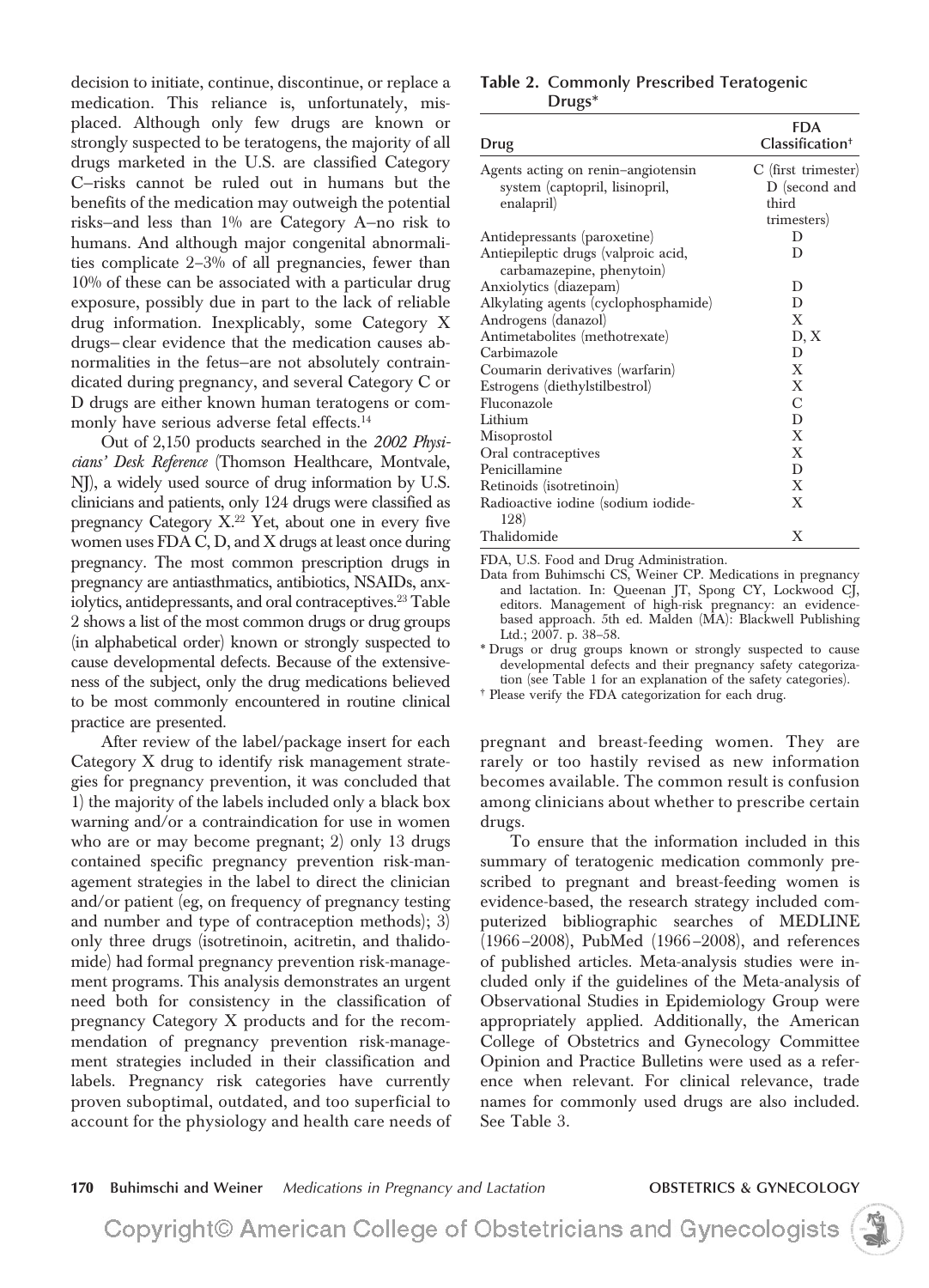| <b>Drug</b>                                                                                                   | <b>Maternal Considerations</b>                                                                                                                                                                                                                                                                                                                                                                                                                                                                                                                                                                                                                         | <b>Fetal Considerations</b>                                                                                                                                                                                                                                                                                                                                                                                                                                                                                                                                                                                                                                                                                                                                                                                                                                                                                                                                                                                                                                                                                                                                                                                                                                                                                                                                                               | <b>Breast-feeding</b><br>Considerations                                                                                                                                                                                                                                                                                                                                                                                 |
|---------------------------------------------------------------------------------------------------------------|--------------------------------------------------------------------------------------------------------------------------------------------------------------------------------------------------------------------------------------------------------------------------------------------------------------------------------------------------------------------------------------------------------------------------------------------------------------------------------------------------------------------------------------------------------------------------------------------------------------------------------------------------------|-------------------------------------------------------------------------------------------------------------------------------------------------------------------------------------------------------------------------------------------------------------------------------------------------------------------------------------------------------------------------------------------------------------------------------------------------------------------------------------------------------------------------------------------------------------------------------------------------------------------------------------------------------------------------------------------------------------------------------------------------------------------------------------------------------------------------------------------------------------------------------------------------------------------------------------------------------------------------------------------------------------------------------------------------------------------------------------------------------------------------------------------------------------------------------------------------------------------------------------------------------------------------------------------------------------------------------------------------------------------------------------------|-------------------------------------------------------------------------------------------------------------------------------------------------------------------------------------------------------------------------------------------------------------------------------------------------------------------------------------------------------------------------------------------------------------------------|
| ACE inhibitors<br>Enalapril (Vasotec) Captopril • Contraindicated in<br>(Capoten, Lopurin)<br>Antidepressants | pregnancy.<br>Lisinopril (Prinivil, Zestril) • No adequate reports or well-<br>controlled studies of these<br>drugs in pregnant women.<br>• May be indicated for the<br>control of severe<br>hypertension in extremely<br>rare cases when the patient<br>is refractory to other<br>medications. <sup>24,25</sup><br>• If mothers must take these<br>drugs, close consultation<br>with a cardiologist or a<br>nephrologist and serial<br>monitoring of amniotic fluid<br>and fetal well-being is<br>recommended. <sup>26</sup><br>Should be discontinued<br>٠<br>immediately if<br>oligohydramnios is detected,<br>unless lifesaving for the<br>mother. | • Recent information reveals a • Considered compatible<br>teratogenic risk for these<br>agents. <sup>27</sup><br>• Crosses human<br>placenta. <sup>28,29,30</sup><br>• Formerly believed that<br>exposure in the first<br>trimester was safe; exposure<br>in the 2nd and 3rd<br>trimesters was associated<br>with oligohydramnios,<br>hypocalvaria, anuria, renal<br>failure, patent ductus<br>arteriosus, aortic arch<br>obstructive malformations,<br>and death. $31,32,33$<br>• More recent studies show<br>that even in the first<br>trimester, the fetus has an<br>increased risk for<br>malformations of the<br>cardiovascular (atrial septal<br>defect, pulmonic stenosis,<br>atrial and ventricular defect)<br>and the CNS (microcephaly,<br>eye anomaly, spina bifida,<br>coloboma) systems.<br>• Accuracy of recent studies is<br>limited by the relatively<br>small number of fetuses<br>included in the final analysis<br>and their retrospective<br>design.<br>• Extreme caution and<br>avoidance of ACE inhibitors<br>in the first trimester, if<br>possible, is recommended.<br>• Antenatal surveillance<br>should be initiated if<br>inadvertent exposure occurs.<br>· Oligohydramnios may not<br>appear until after<br>irreversible renal injury.<br>• Neonates exposed <i>in utero</i><br>should be observed closely<br>for hypotension, oliguria,<br>and hyperkalemia. | with breast-feeding.<br>• Enalapril and captopril<br>found in breast milk,<br>although the kinetics<br>remain to be clarified. $34,35$<br>• Still unknown if lisinopril<br>enters breast milk so<br>infants should be<br>monitored for possible<br>adverse effects, the lowest<br>effective dose should be<br>recommended to the<br>mother, and breast-<br>feeding avoided at times<br>of peak maternal drug<br>levels. |
| Whole category (fluoxetine,<br>sertraline, paroxetine)                                                        | • Because depression is<br>prevalent and commonly<br>unrecognized, universal<br>screening is recommended<br>at the time of first prenatal<br>visit, each trimester, and<br>postpartum. <sup>36,37</sup>                                                                                                                                                                                                                                                                                                                                                                                                                                                | SSRIs cross the human<br>٠<br>placenta. 40,41,42,43                                                                                                                                                                                                                                                                                                                                                                                                                                                                                                                                                                                                                                                                                                                                                                                                                                                                                                                                                                                                                                                                                                                                                                                                                                                                                                                                       | • Not contraindicated. $49$                                                                                                                                                                                                                                                                                                                                                                                             |
|                                                                                                               |                                                                                                                                                                                                                                                                                                                                                                                                                                                                                                                                                                                                                                                        |                                                                                                                                                                                                                                                                                                                                                                                                                                                                                                                                                                                                                                                                                                                                                                                                                                                                                                                                                                                                                                                                                                                                                                                                                                                                                                                                                                                           | (continued)                                                                                                                                                                                                                                                                                                                                                                                                             |

VOL. 113, NO. 1, JANUARY 2009 **Buhimschi and Weiner** *Medications in Pregnancy and Lactation* **171**

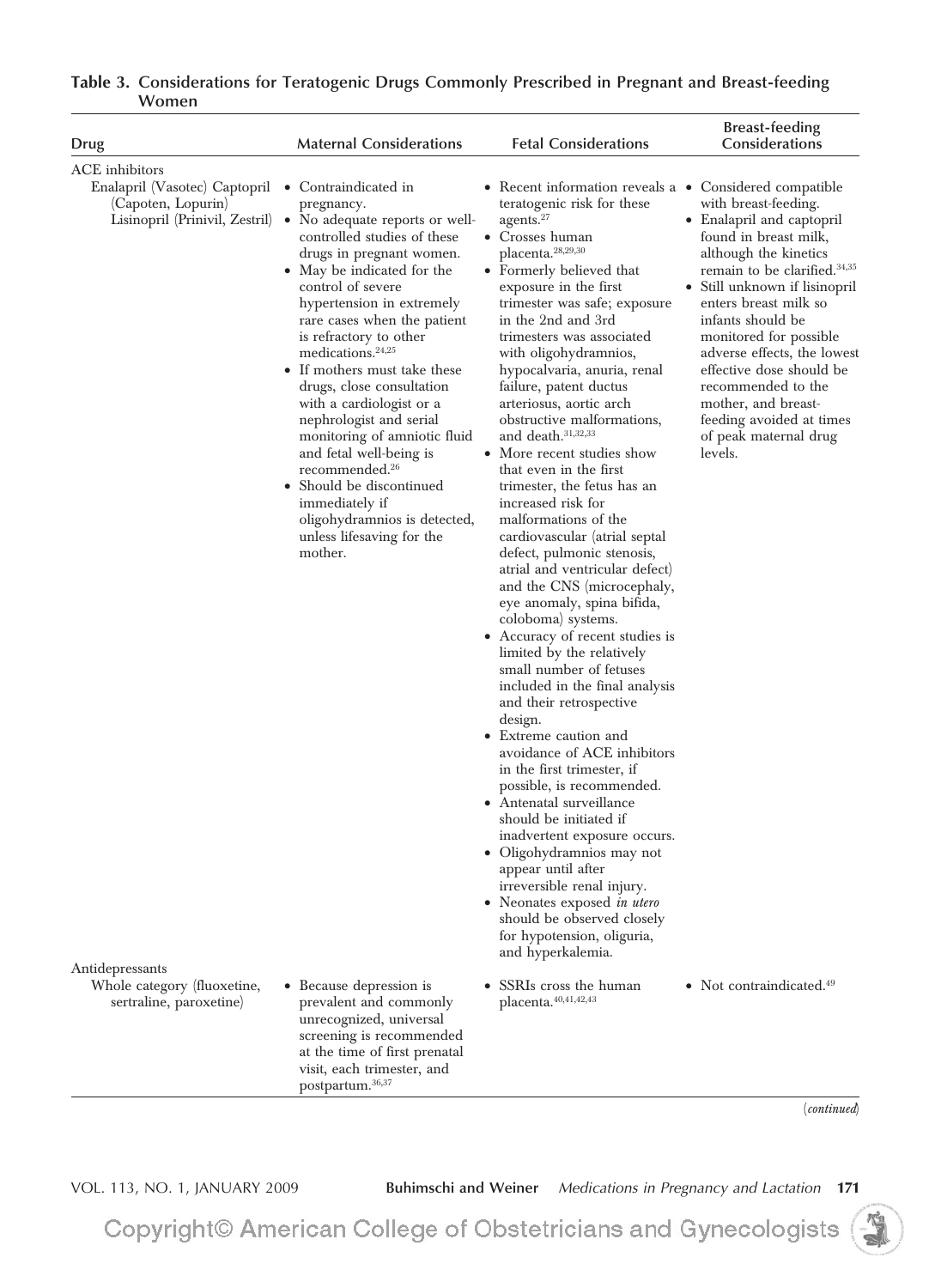| Drug                                                                  | <b>Maternal Considerations</b>                                                                                                                                                                                                                                                                                                                                                                                                                                                                                                                                                                                                     | <b>Fetal Considerations</b>                                                                                                                                                                                                                                                                                                                                                                                                                                                                                                                                                                                                                                                                                                                                                                                                                                                           | <b>Breast-feeding</b><br>Considerations                                                                                                                                                                                                                                                                                                                                                                                                                                                                                                                                              |
|-----------------------------------------------------------------------|------------------------------------------------------------------------------------------------------------------------------------------------------------------------------------------------------------------------------------------------------------------------------------------------------------------------------------------------------------------------------------------------------------------------------------------------------------------------------------------------------------------------------------------------------------------------------------------------------------------------------------|---------------------------------------------------------------------------------------------------------------------------------------------------------------------------------------------------------------------------------------------------------------------------------------------------------------------------------------------------------------------------------------------------------------------------------------------------------------------------------------------------------------------------------------------------------------------------------------------------------------------------------------------------------------------------------------------------------------------------------------------------------------------------------------------------------------------------------------------------------------------------------------|--------------------------------------------------------------------------------------------------------------------------------------------------------------------------------------------------------------------------------------------------------------------------------------------------------------------------------------------------------------------------------------------------------------------------------------------------------------------------------------------------------------------------------------------------------------------------------------|
| Whole category (fluoxetine,<br>sertraline, paroxetine)<br>(continued) | • Pregnancy is not necessarily<br>a reason to discontinue<br>psychotropic drugs. <sup>38</sup><br>• Discontinuation of<br>medication exchanges the<br>risks of embryopathy or<br>fetopathy for the risks of<br>untreated illness: preterm<br>birth, IUGR, and STDs due<br>to potential for engagement<br>in high-risk sexual behavior.<br>• In general, women taking<br>SSRIs during pregnancy<br>require an increased dose to<br>maintain euthymia. <sup>39</sup><br>• Team comprising<br>psychiatrist and obstetrician<br>should decide on necessity<br>of continuing treatment and<br>discuss all risks with<br>mother. $36,37$ | • Evidence of<br>teratogenicity $40,41,42,43$ ;<br>appraisal of risk is not<br>unanimous. <sup>44</sup><br>• Not considered major<br>teratogens.<br>• Exposure to SSRIs during<br>early pregnancy is likely<br>associated with an increased<br>risk of cardiac defects<br>(especially after paroxetine<br>exposure).<br>• The absolute risk is small<br>and generally not greater<br>than $2/1,000$ births but<br>caution should be used,<br>especially with paroxetine.<br>• Possible association between<br>SSRIs use during gestation<br>and newborn persistent<br>pulmonary hypertension. <sup>45</sup><br>• Late exposure is linked with<br>transient neonatal<br>complications including<br><i>itteriness</i> , mild respiratory<br>distress, transient tachypnea of<br>the newborn, weak cry, poor<br>tone, and neonatal intensive<br>care unit admission. <sup>46,47,48</sup> | • Infant should be<br>monitored for possible<br>adverse effects, the drug<br>given at the lowest<br>effective dose, and breast-<br>feeding avoided at times<br>of peak drug levels.<br>• Most psychotropic<br>medications are<br>transferred to breast milk<br>in varying amounts, and<br>thus potentially passed<br>on to the nursing infant.<br>• Discarding breast milk<br>obtained at the time of<br>peak drug concentration<br>could allow the mother<br>to reduce the infant's<br>exposure to her<br>medication; however, this<br>is often impractical to<br>do. <sup>49</sup> |
| Fluoxetine (Prozac,<br>Sarafem)                                       | • Effective for postpartum<br>depression. $50$                                                                                                                                                                                                                                                                                                                                                                                                                                                                                                                                                                                     | • Fluoxetine crosses the<br>human placenta.<br>• Not considered a teratogen.                                                                                                                                                                                                                                                                                                                                                                                                                                                                                                                                                                                                                                                                                                                                                                                                          | • Maternal serum and peak<br>breast milk<br>concentrations predict<br>nursing infant serum<br>concentrations.                                                                                                                                                                                                                                                                                                                                                                                                                                                                        |
| Sertraline (Zoloft, Lustral)                                          | • Lacks adequate reports or<br>well-controlled studies of<br>pregnant women.<br>• There is growing experience<br>with its use for the treatment<br>of postpartum depression. <sup>50</sup>                                                                                                                                                                                                                                                                                                                                                                                                                                         | • Associated with omphalocele<br>and atrial and ventricular<br>septum defects. <sup>51</sup>                                                                                                                                                                                                                                                                                                                                                                                                                                                                                                                                                                                                                                                                                                                                                                                          | • Present in the human<br>milk.<br>• The neonate should be<br>monitored for possible<br>adverse effects, the drug<br>given at the lowest<br>effective dose, and breast-<br>feeding avoided at times<br>of peak drug levels.                                                                                                                                                                                                                                                                                                                                                          |
| Paroxetine (Paxil)                                                    | • Recent investigations suggest<br>an increased risk of congenital<br>malformations after exposure<br>in the first trimester: $52$<br>1) Number of subjects was<br>small and the conclusions<br>derived subsequent to a<br>large number of statistical<br>analyses.<br>2) Manufacturer changed<br>FDA classification from C<br>to $D$ (see Table 1).                                                                                                                                                                                                                                                                               | • 1.5-fold to twofold increased<br>risk of congenital cardiac<br>malformations (atrial and<br>ventricular septal defects)<br>after first trimester<br>exposure. 40,41,42,43<br>• Associated with right<br>ventricular outflow defects. <sup>51</sup><br>• Associated with<br>anencephaly,<br>craniosynostosis, and<br>omphalocele. <sup>44</sup>                                                                                                                                                                                                                                                                                                                                                                                                                                                                                                                                      | • Limited data suggest that<br>paroxetine is not<br>detectable in the<br>neonates who are<br>exclusively breast-fed. <sup>53</sup>                                                                                                                                                                                                                                                                                                                                                                                                                                                   |

(*continued*)

# 172 Buhimschi and Weiner *Medications in Pregnancy and Lactation* **OBSTETRICS & GYNECOLOGY**

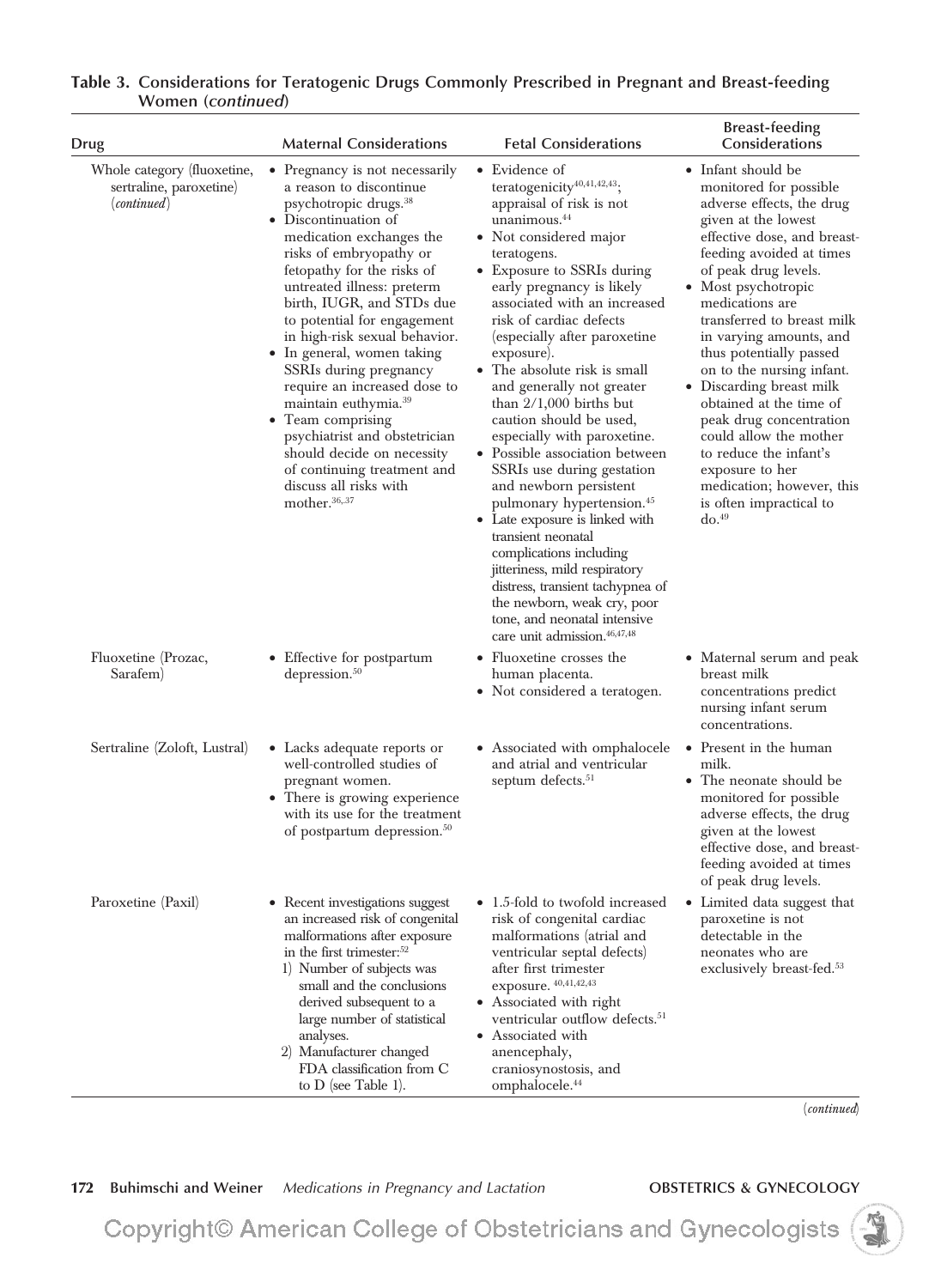| <b>Drug</b>                                                                                       | <b>Maternal Considerations</b>                                                                                                                                                                                                                                                                                                                                                                                                                                                                                                                                                                                                                                                                                                                                                                                                    | <b>Fetal Considerations</b>                                                                                                                                                                                                                                                                                                                                                                                                                                                                                                                                                                                                                                                         | <b>Breast-feeding</b><br>Considerations                                                                                                                                                                          |
|---------------------------------------------------------------------------------------------------|-----------------------------------------------------------------------------------------------------------------------------------------------------------------------------------------------------------------------------------------------------------------------------------------------------------------------------------------------------------------------------------------------------------------------------------------------------------------------------------------------------------------------------------------------------------------------------------------------------------------------------------------------------------------------------------------------------------------------------------------------------------------------------------------------------------------------------------|-------------------------------------------------------------------------------------------------------------------------------------------------------------------------------------------------------------------------------------------------------------------------------------------------------------------------------------------------------------------------------------------------------------------------------------------------------------------------------------------------------------------------------------------------------------------------------------------------------------------------------------------------------------------------------------|------------------------------------------------------------------------------------------------------------------------------------------------------------------------------------------------------------------|
| Paroxetine (Paxil)<br>(continued)                                                                 | • Should be avoided during<br>gestation and in women<br>planning pregnancy. <sup>37</sup>                                                                                                                                                                                                                                                                                                                                                                                                                                                                                                                                                                                                                                                                                                                                         |                                                                                                                                                                                                                                                                                                                                                                                                                                                                                                                                                                                                                                                                                     |                                                                                                                                                                                                                  |
| Anticonvulsants<br>Whole category (valproic<br>acid, carbamazepine,<br>phenytoin,<br>lamotrigine) | • Approximately 500,000 U.S.<br>women require psychiatric<br>care, commonly involving<br>these drugs. $37$<br>• Recommended to switch to<br>30-35 micrograms estrogen<br>oral contraception if taking<br>anticonvulsants and wish to<br>avoid pregnancy. <sup>37</sup><br>• Negatively affect reliability<br>of oral contraceptives,<br>especially carbamazepine<br>and phenytoin <sup>54</sup> but with<br>possible exception of<br>valproic acid. <sup>55</sup><br>• Patients planning<br>pregnancy should be<br>counseled on the risks and<br>the importance of<br>periconceptual folate.<br>supplementation $(4 \text{ mg}/d).^{56}$<br>• Goal to avoid generalized<br>tonic-clonic seizures with<br>minimized risk to fetus.<br>• Monotherapy (at a higher<br>dose if necessary) is preferable<br>to multidrug regimen. $37$ | • Results indicate that the risk<br>of congenital abnormalities<br>in children exposed in utero<br>is reduced but not<br>eliminated by folic acid<br>supplementation at $5-12$ wk<br>from the last menstrual<br>period. <sup>57</sup>                                                                                                                                                                                                                                                                                                                                                                                                                                               | • Breast-feeding infants<br>should be monitored for<br>possible adverse effects<br>and the drug given at the<br>lowest effective dose.<br>• Breast-feeding should be<br>avoided at times of peak<br>drug levels. |
| Valproic acid (Depakene)                                                                          | • No adequate or well-<br>controlled studies.                                                                                                                                                                                                                                                                                                                                                                                                                                                                                                                                                                                                                                                                                                                                                                                     | • Known human teratogen. $58,59$<br>• Rapidly transported across<br>human placenta reaching a<br>fetal: maternal ratio greater<br>than double. $60$<br>• Risk to fetus is dose-dependent<br>and compounded by low<br>serum folate. <sup>57</sup><br>"Valproate syndrome"<br>includes distinct craniofacial<br>appearance, limb<br>abnormalities, heart defects,<br>a cluster of minor and major<br>anomalies, and CNS<br>dysfunction. <sup>61,62</sup><br>• Impairments may be<br>diagnosed in utero with an<br>increased nuchal<br>translucency measurement. <sup>63</sup><br>• After delivery, 10% die<br>in infancy; 1/4 has<br>developmental deficits or<br>mental retardation. | • Enters breast milk.<br>• Neonatal serum<br>concentration levels reach<br>less than 10% of maternal<br>levels. <sub>64</sub>                                                                                    |

(*continued*)

VOL. 113, NO. 1, JANUARY 2009 **Buhimschi and Weiner** *Medications in Pregnancy and Lactation* **173**

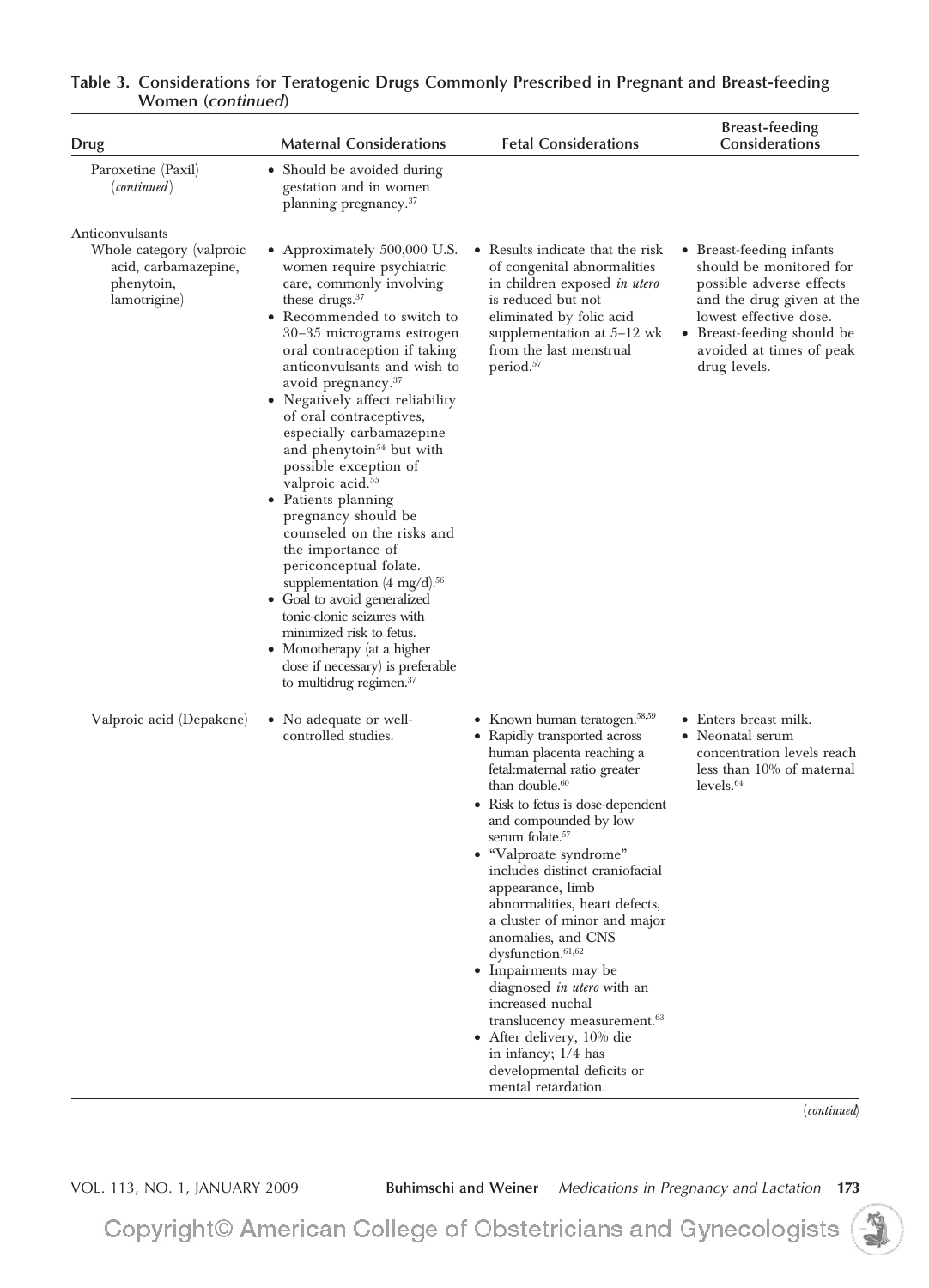| Drug                                                       | <b>Maternal Considerations</b>                                                                                                                                                                                                                                                                                                                                                                                                                                                                                                                                                                                                                                        | <b>Fetal Considerations</b>                                                                                                                                                                                                                                                                                                 | <b>Breast-feeding</b><br>Considerations                                                                                                                                                                         |
|------------------------------------------------------------|-----------------------------------------------------------------------------------------------------------------------------------------------------------------------------------------------------------------------------------------------------------------------------------------------------------------------------------------------------------------------------------------------------------------------------------------------------------------------------------------------------------------------------------------------------------------------------------------------------------------------------------------------------------------------|-----------------------------------------------------------------------------------------------------------------------------------------------------------------------------------------------------------------------------------------------------------------------------------------------------------------------------|-----------------------------------------------------------------------------------------------------------------------------------------------------------------------------------------------------------------|
| Carbamazepine (Tegretol,<br>Atretol, Convuline,<br>Epitol) | • Used for epilepsy and<br>bipolar disorders.                                                                                                                                                                                                                                                                                                                                                                                                                                                                                                                                                                                                                         | • Well-known teratogen. $65$<br>• Crosses human placenta.<br>• "Carbamazepine syndrome"<br>includes facial dysmorphism,<br>developmental delay, spina<br>bifida, and distal phalange<br>and fingernail<br>hypoplasia. <sup>66,67</sup>                                                                                      | • Excreted in breast milk.<br>• Limited data suggests that<br>breast-feeding while<br>taking this drug is<br>generally safe.<br>• Rarely, neonatal<br>cholestatic hepatitis has<br>been reported. <sup>68</sup> |
| Phenytoin (Dilantin,<br>Aladdin, Dantoin)                  | • Stable serum levels<br>achievable during<br>pregnancy <sup>69</sup> :<br>1) Low levels could be due<br>to patient noncompliance<br>or to hypermetabolism.<br>2) High levels can result<br>from hepatic disease,<br>congenital enzyme<br>deficiency, or other drugs<br>that interfere with its<br>metabolism.<br>3) To reduce the risk of<br>seizure, dose adjustments<br>should be based on<br>clinical symptoms rather<br>than on serum drug<br>concentrations.<br>• May impair effect of<br>corticosteroids, coumarin,<br>digitoxin, doxycycline,<br>estrogens, furosemide, oral<br>contraceptives, quinidine,<br>rifampin, theophylline, and<br>vitamin $D^{70}$ | • Specifically associated with<br>congenital heart defects and<br>cleft palate. $71$<br>• Monotherapy and the lowest<br>effective quantity given in<br>divided doses to lower the<br>peaks can theoretically<br>minimize the risks. $72$                                                                                    | • Transfer to breast milk is<br>low.<br>• Considered safe for<br>breast-feeding. <sup>73</sup>                                                                                                                  |
| Lamotrigine (Lamictal)                                     | • No adequate or well-<br>controlled studies.<br>• Used for epilepsy and<br>bipolar disorders. <sup>74</sup><br>• May experience increased<br>risk of seizures in absence of<br>level monitoring. <sup>75,76</sup>                                                                                                                                                                                                                                                                                                                                                                                                                                                    | • Crosses human placenta.<br>• Fetal exposure has not been<br>documented to increase the<br>risk of major anomalies. <sup>77</sup>                                                                                                                                                                                          | • Transfer to breast milk is<br>low.<br>• Considered safe for<br>breast-feeding. <sup>73</sup>                                                                                                                  |
| Anxiolytics (benzodiazepines)<br>Diazepam (Valium)         | • No adequate or well-<br>controlled studies.<br>• Drug prescribed for anxiety<br>disorders including a variety<br>of psychiatric conditions:<br>panic disorders, generalized<br>anxiety disorders,<br>posttraumatic stress disorder,<br>social anxiety, and phobias:<br>Collectively, anxiety disorders<br>comprise the most common<br>psychiatric conditions with a<br>prevalence of approximately<br>$18\%$ in the U.S. <sup>78</sup>                                                                                                                                                                                                                              | • No evidence of <i>significant</i><br>risk of teratogenicity.<br>• Rapidly crosses human<br>placenta. <sup>85</sup><br>• Overall results are<br>reassuring, revealing no<br>adverse effects on<br>neurodevelopment.<br>• Some studies show increased<br>risk of oral clefts with first<br>trimester exposure. <sup>†</sup> | • Excreted in breast milk.<br>• Maximum neonatal<br>exposure is estimated at<br>only 3% of maternal<br>dose. <sup>87</sup><br>(continued)                                                                       |

174 Buhimschi and Weiner *Medications in Pregnancy and Lactation* **OBSTETRICS & GYNECOLOGY** 

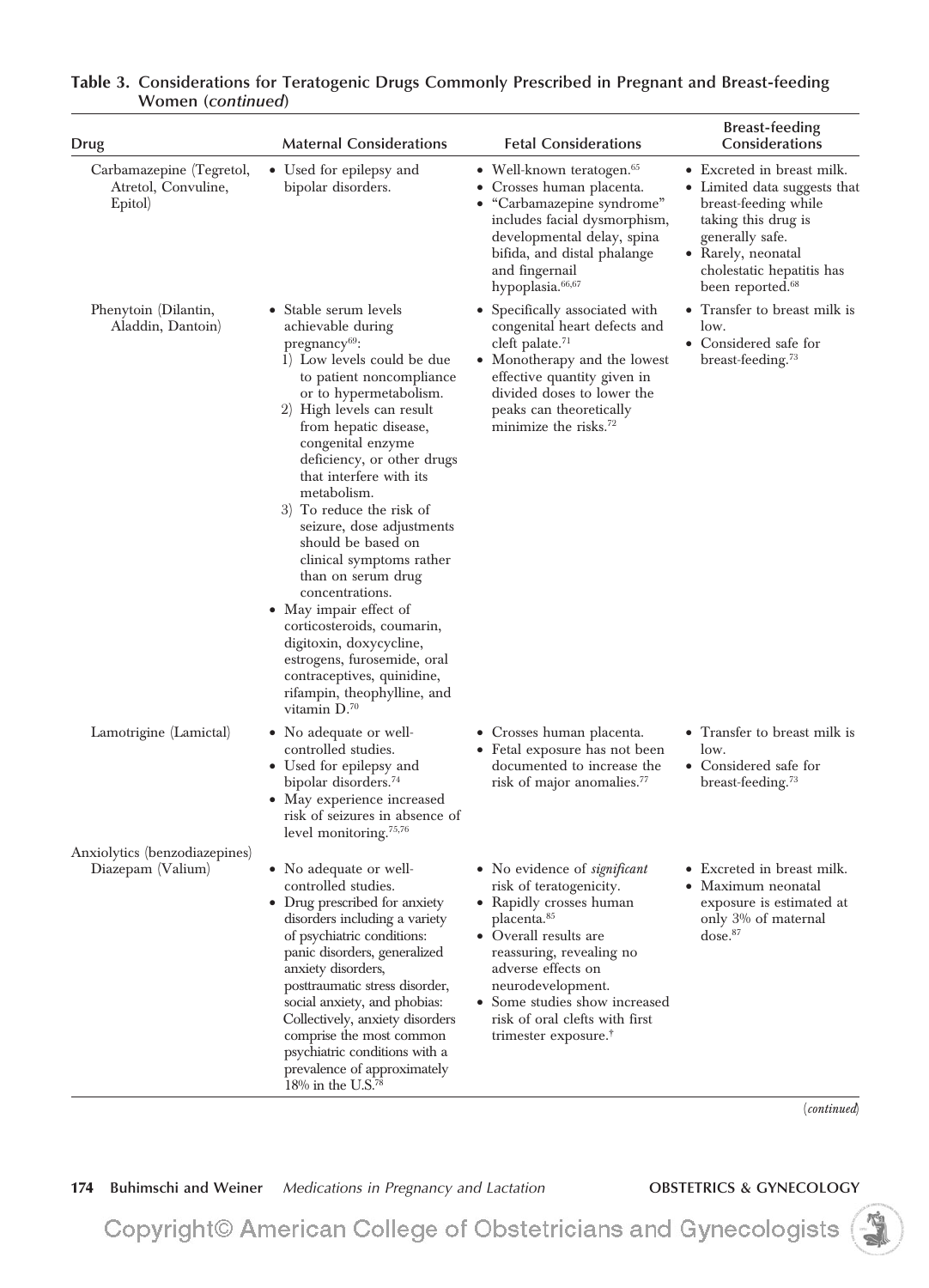| Drug                                                                                                     | <b>Maternal Considerations</b>                                                                                                                                                                                                                                                                                                                                                                                                                                                                                                                                                                                                                        | <b>Fetal Considerations</b>                                                                                                                                                                                                                                                                                                          | <b>Breast-feeding</b><br>Considerations                                                                                                                       |
|----------------------------------------------------------------------------------------------------------|-------------------------------------------------------------------------------------------------------------------------------------------------------------------------------------------------------------------------------------------------------------------------------------------------------------------------------------------------------------------------------------------------------------------------------------------------------------------------------------------------------------------------------------------------------------------------------------------------------------------------------------------------------|--------------------------------------------------------------------------------------------------------------------------------------------------------------------------------------------------------------------------------------------------------------------------------------------------------------------------------------|---------------------------------------------------------------------------------------------------------------------------------------------------------------|
| Anxiolytics (benzodiazepines)<br>Diazepam (Valium)<br>(continued)                                        | • May be beneficial adjunct to<br>IV fluids and vitamins for<br>treating hyperemesis<br>gravidarum. <sup>79</sup><br>• Useful anxiolytic for women<br>undergoing fetal therapy<br>procedures because it causes<br>decreased fetal movement.<br>• Used for prophylaxis and<br>treatment of eclamptic<br>convulsions.<br>• Clinical efficacy was proven<br>less than that of magnesium<br>sulfate, and thus it is not<br>currently recommended as<br>first line therapy. $80,81,82$<br>• Initial findings have not been<br>confirmed by long-term<br>follow-up studies. $83,84$<br>Shortest course and lowest<br>dose should be used when<br>indicated. | • Prolonged CNS depression<br>can occur, with symptoms<br>including mild sedation,<br>hypotonia, reluctance to<br>suck, apneic spells, cyanosis,<br>impaired metabolic<br>responses to stress, "floppy"<br>infant" syndrome, and<br>marked neonatal withdrawal<br>that can persist for hours to<br>months after birth. <sup>86</sup> | • Special attention<br>should be paid to the<br>premature neonate or<br>if the maternal dose is<br>particularly high.                                         |
| Alkylating agents<br>Cyclophosphamide<br>(Cytoxan)                                                       | Integral part of the multi-<br>٠<br>agent regimens used to<br>treat cancer of the ovary,<br>breast, blood and lymph<br>systems.<br>• Transient sterility and<br>secondary malignancy are<br>the most common<br>complications of treatment.<br>• Case reports suggest that<br>this drug can be used with<br>good pregnancy<br>outcome. <sup>88,89</sup>                                                                                                                                                                                                                                                                                                | • Crosses human placenta.<br>• Neonatal hematologic<br>suppression and secondary<br>malignancies have been<br>reported. <sup>90,91</sup><br>• <i>In utero</i> exposure findings<br>include growth deficiency,<br>high-arched palate,<br>microcephaly, flat nasal<br>bridge, syndactyly, and<br>finger hypoplasia. <sup>92,93</sup>   | • Not compatible with<br>breast-feeding.<br>• Enters breast milk in<br>high concentrations.<br>• Commonly causes<br>neonatal<br>neutropenia. <sup>94,95</sup> |
| Hormones/androgens<br>Whole category<br>(methyltestosterone,<br>medroxyprogesterone<br>acetate, danazol) | • Insufficient data to quantify<br>risk in humans; however,<br>some reports reveal that<br>synthetic progestins cause<br>mild virilization of female<br>external genitalia. <sup>96,97</sup>                                                                                                                                                                                                                                                                                                                                                                                                                                                          | • First trimester exposure is<br>an indication for a detailed<br>anatomic ultrasound<br>between 18-22 wk of<br>gestation.                                                                                                                                                                                                            |                                                                                                                                                               |
| Methyltestosterone<br>(Adoral, Testred)                                                                  | Recommended for<br>٠<br>endometriosis and palliation<br>with inoperable breast<br>cancer.                                                                                                                                                                                                                                                                                                                                                                                                                                                                                                                                                             | • Unknown if crosses human<br>placenta.<br>• In animal studies,<br>pseudohermaphroditism<br>results in female fetuses; in<br>males, an increased risk of<br>hypospadias. <sup>99,#</sup>                                                                                                                                             | • Unknown if enters<br>breast milk.<br>• Excreted in breast<br>milk in small<br>amounts.                                                                      |
| Medroxyprogesterone<br>acetate (Depo-Provera,<br>Med-Pro, Provera)                                       | • Some recommend in<br>combination with estrogens<br>for libido enhancement. <sup>98</sup>                                                                                                                                                                                                                                                                                                                                                                                                                                                                                                                                                            | • No evidence of <i>significant</i><br>risk of teratogenicity.                                                                                                                                                                                                                                                                       | • Does not suppress<br>lactation or adversely<br>affect neonate. <sup>100,101</sup><br>(continued)                                                            |

VOL. 113, NO. 1, JANUARY 2009 **Buhimschi and Weiner** *Medications in Pregnancy and Lactation* **175**

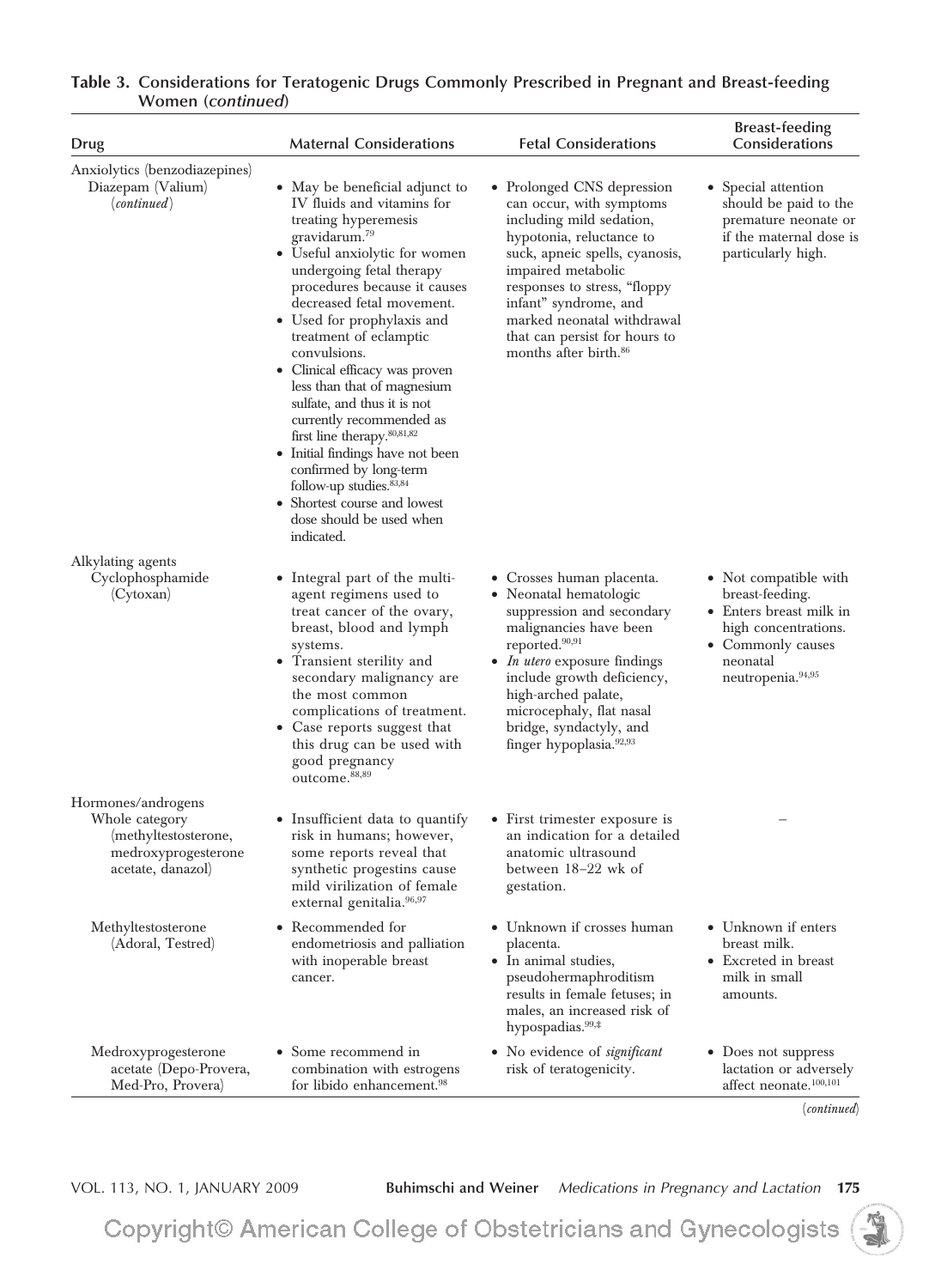| Drug                                                                              | <b>Maternal Considerations</b>                                                                                                                                                                                                                                                                                                                                                                                                                                                                                                                                                                                                                                                        | <b>Fetal Considerations</b>                                                                                                                                                                                                                                                                                                                                                                                                                                                                                                                                              | <b>Breast-feeding</b><br>Considerations                                                                                                                                                           |
|-----------------------------------------------------------------------------------|---------------------------------------------------------------------------------------------------------------------------------------------------------------------------------------------------------------------------------------------------------------------------------------------------------------------------------------------------------------------------------------------------------------------------------------------------------------------------------------------------------------------------------------------------------------------------------------------------------------------------------------------------------------------------------------|--------------------------------------------------------------------------------------------------------------------------------------------------------------------------------------------------------------------------------------------------------------------------------------------------------------------------------------------------------------------------------------------------------------------------------------------------------------------------------------------------------------------------------------------------------------------------|---------------------------------------------------------------------------------------------------------------------------------------------------------------------------------------------------|
| Medroxyprogesterone<br>acetate (Depo-Provera,<br>Med-Pro, Provera)<br>(continued) | • Prescribed to prevent first<br>trimester spontaneous<br>abortion:<br>1) No well-conducted<br>studies to substantiate<br>this claim.<br>2) No demonstrable<br>increase in ectopic<br>pregnancy after<br>treatment.                                                                                                                                                                                                                                                                                                                                                                                                                                                                   | • In utero exposure of male<br>fetuses to progestational<br>agents apparently doubles<br>the risk of hypospadias.                                                                                                                                                                                                                                                                                                                                                                                                                                                        | • Typically given for<br>contraception 3 d after<br>delivery since<br>progesterone<br>withdrawal may be<br>one stimulus for the<br>initiation of<br>lactogenesis.                                 |
| Danazol (Danocrine,<br>Danatrol                                                   | • Considered effective for<br>endometriosis. <sup>102</sup><br>• Not an effective<br>contraceptive and should be<br>discontinued immediately if<br>patient becomes pregnant.<br>• No indications during<br>pregnancy.                                                                                                                                                                                                                                                                                                                                                                                                                                                                 | • Unknown if crosses human<br>placenta.<br>• Classified as Category X.<br>• Not always necessary to<br>terminate an exposed fetus.<br>• Can have androgenic effect<br>on female fetuses, including<br>vaginal atresia, clitoral<br>hypertrophy, labial fusion,<br>and ambiguous<br>genitalia. <sup>103,104</sup>                                                                                                                                                                                                                                                         | • Unknown if enters<br>breast milk.<br>• Contraindicated during<br>breast-feeding.                                                                                                                |
| Antimetabolites<br>Methotrexate (Folex,<br>Mexate, Rheumatrex,<br>Tremetex        | • Commonly recommended<br>to treat ectopic pregnancy,<br>neoplastic disease,<br>autoimmune disorders, and<br>inflammatory conditions<br>(Crohn's disease,<br>rheumatoid arthritis). <sup>105</sup><br>• Considered an efficient<br>medical abortifacient of<br>intrauterine pregnancy when<br>combined with<br>misoprostol. <sup>106,107</sup><br>• Ectopic pregnancy: After<br>administration, women must<br>be clinically tested until<br>there is complete<br>normalization of their serum<br>$\beta$ -hCG titers. <sup>108,109</sup><br>• Women with rheumatoid<br>arthritis commonly experience<br>a disease flare within 3 mo of<br>delivery and drug treatment is<br>required. | • First trimester exposure<br>results in an increased risk<br>of fetal malformations,<br>including craniofacial, axial<br>skeletal, cardio-pulmonary,<br>and gastrointestinal<br>abnormalities $(Fig. 1)$ and<br>developmental delay. <sup>110,111</sup><br>• <i>Most</i> pregnancies exposed to<br>low doses are not adversely<br>affected. <sup>110,111</sup><br>• Even single doses used in<br>medical termination of<br>pregnancy are associated<br>with multiple congenital<br>anomalies. <sup>112</sup><br>• Exposure later in pregnancy<br>seems to be safe. $94$ | • Unknown if enters<br>breast milk.<br>• Views vary on safety<br>but the drug is<br>generally<br>contraindicated in<br>nursing mothers. <sup>113</sup>                                            |
| Antithyroids<br>Whole category<br>(propylthiouracil,<br>methimazole)              | • During gestation, women<br>with hyperthyroidism<br>should have their thyroid<br>function checked every 3-4<br>wk.<br>• Graves' disease represents the<br>most common cause of<br>maternal hyperthyroidism<br>during pregnancy.                                                                                                                                                                                                                                                                                                                                                                                                                                                      | • Fetal reaction is often<br>unpredictable and different<br>than the maternal response.                                                                                                                                                                                                                                                                                                                                                                                                                                                                                  | • No deleterious effects<br>on neonatal thyroid<br>function or on physical<br>and intellectual<br>development of breast-<br>fed infants have been<br>described. <sup>118,119</sup><br>(continued) |

176 Buhimschi and Weiner *Medications in Pregnancy and Lactation* **OBSTETRICS & GYNECOLOGY** 

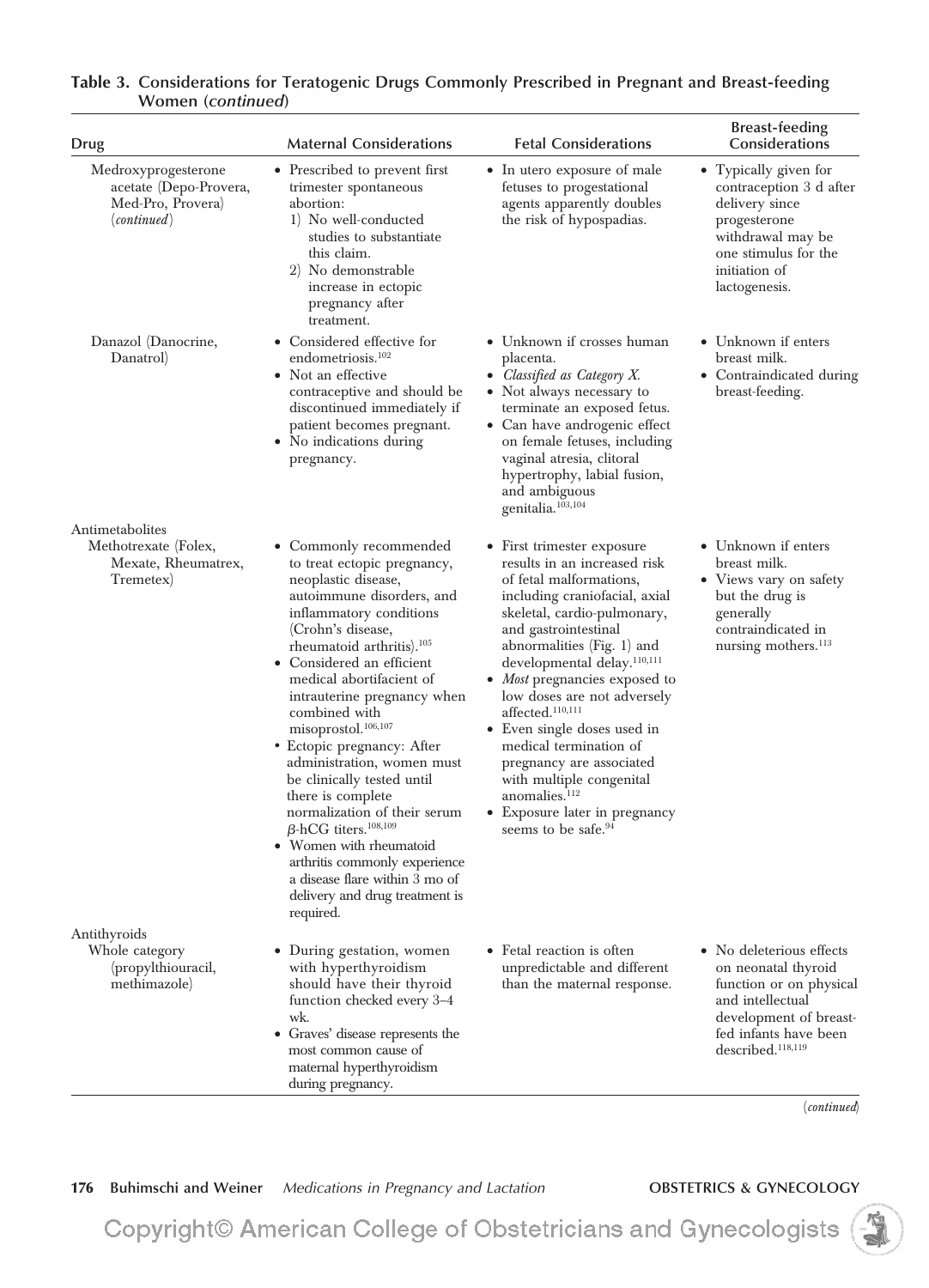| • There is general consensus<br>among clinicians that the<br>lowest dose needed to<br>keep T3 and T4 within the<br>upper normal range for<br>these women should be<br>used. <sup>114,115</sup><br>• Because women previously<br>ablated with either<br>radioactive iodine or<br>thyroidectomy may still<br>be producing thyroid-<br>stimulating antibodies<br>(even though they are<br>themselves euthyroid), the<br>fetus remains at risk and<br>should be monitored with<br>serial ultrasonography for<br>growth and early detection of |                                                                                                                                                                                                                                                                                                                                                                                                                                                                                           |                                                                                                                                    |
|-------------------------------------------------------------------------------------------------------------------------------------------------------------------------------------------------------------------------------------------------------------------------------------------------------------------------------------------------------------------------------------------------------------------------------------------------------------------------------------------------------------------------------------------|-------------------------------------------------------------------------------------------------------------------------------------------------------------------------------------------------------------------------------------------------------------------------------------------------------------------------------------------------------------------------------------------------------------------------------------------------------------------------------------------|------------------------------------------------------------------------------------------------------------------------------------|
| First-line treatment for<br>Graves' disease in<br>pregnancy due to<br>lower risks than<br>methimazole. <sup>120,121,122</sup>                                                                                                                                                                                                                                                                                                                                                                                                             | • Crosses the human<br>placenta.<br>• Associated with fetal<br>hypothyroidism and, rarely,<br>aplasia cutis.<br>• Cordocentesis sometimes<br>recommended to test fetal<br>thyroid function.                                                                                                                                                                                                                                                                                               | • Does not readily cross<br>membranes.<br>• Milk concentrations<br>are quite low.                                                  |
| Second-line treatment for<br>Graves' disease.                                                                                                                                                                                                                                                                                                                                                                                                                                                                                             | • Crosses the human placenta.<br>• Can induce fetal goiter and<br>even cretinism in a dose-<br>dependent fashion.<br>• Also commonly associated<br>with fetal anomalies such<br>as aplasia cutis, esophageal<br>atresia, and choanal<br>atresia. <sup>120,121,122</sup><br>• Long-term follow-up<br>studies of exposed children<br>reveal no deleterious effects<br>on either thyroid function<br>or physical and intellectual<br>development with doses up<br>to 20 $\text{mg/d}.^{123}$ | • Excreted in breast<br>milk.                                                                                                      |
| • Contraindicated in<br>pregnancy.<br>No adequate reports or<br>well-controlled studies.<br>Because the risk of a<br>bleeding complication<br>during pregnancy<br>approximates 18%, special<br>attention should be paid<br>when used during<br>pregnancy.<br>Despite significant<br>$\bullet$<br>preventive effort,<br>thromboembolic disease<br>remains one of the major<br>causes of maternal<br>morbidity and mortality<br>during pregnancy.                                                                                           | • Recognized teratogen.<br>Exposure from $6-10$ wk of<br>gestation is associated with<br>an embryopathy (possibly<br>secondarily from vitamin K<br>deficiency), and subsequent<br>exposure with a fetopathy<br>(possibly secondarily from<br>microhemorrhages).<br>"Warfarin syndrome"<br>includes nasal hypoplasia,<br>microphthalmia, hypoplasia<br>of the extremities, IUGR,<br>heart disease, scoliosis,<br>deafness, and mental<br>retardation. <sup>130</sup>                       | • Compatible with<br>breast-feeding because<br>it does not enter<br>human breast<br>milk. <sup>132,133</sup><br><i>(continued)</i> |
|                                                                                                                                                                                                                                                                                                                                                                                                                                                                                                                                           | goiter. <sup>116,117</sup>                                                                                                                                                                                                                                                                                                                                                                                                                                                                |                                                                                                                                    |

VOL. 113, NO. 1, JANUARY 2009 **Buhimschi and Weiner** *Medications in Pregnancy and Lactation* **177**

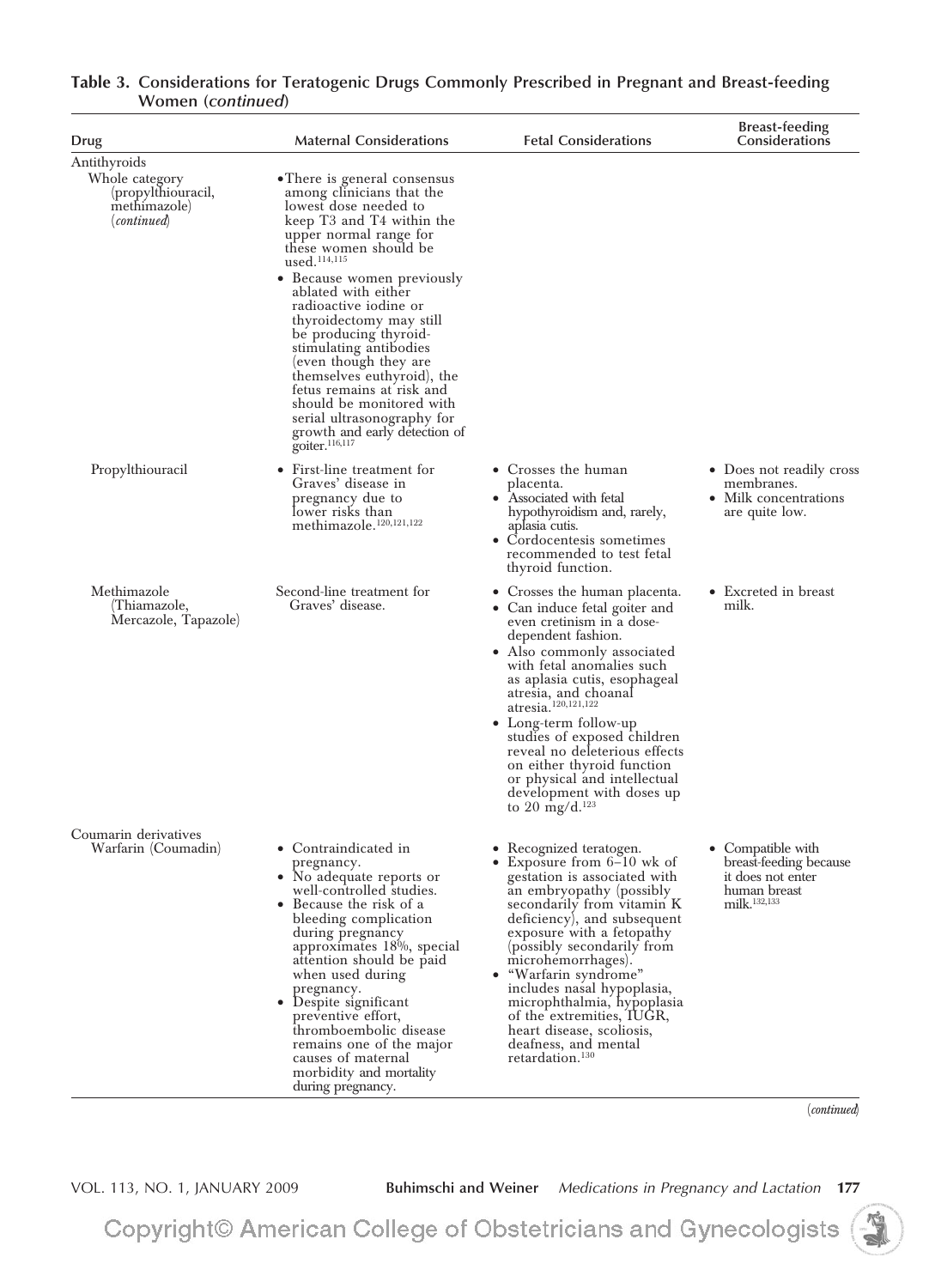| <b>Drug</b>                                                | <b>Maternal Considerations</b>                                                                                                                                                                                                                                                                                                                                                                                                                                                                                                                                                                                                                                                                                                                                                                                                                                                                                                                                                                                                                                                                                                                                                                                                                                                                                                                                                                                                                                                                                                                                                | <b>Fetal Considerations</b>                                                                                                                                                                                                                                                                                                                                                                                                                                                                                                                                                                                                             | <b>Breast-feeding</b><br>Considerations                                                                      |
|------------------------------------------------------------|-------------------------------------------------------------------------------------------------------------------------------------------------------------------------------------------------------------------------------------------------------------------------------------------------------------------------------------------------------------------------------------------------------------------------------------------------------------------------------------------------------------------------------------------------------------------------------------------------------------------------------------------------------------------------------------------------------------------------------------------------------------------------------------------------------------------------------------------------------------------------------------------------------------------------------------------------------------------------------------------------------------------------------------------------------------------------------------------------------------------------------------------------------------------------------------------------------------------------------------------------------------------------------------------------------------------------------------------------------------------------------------------------------------------------------------------------------------------------------------------------------------------------------------------------------------------------------|-----------------------------------------------------------------------------------------------------------------------------------------------------------------------------------------------------------------------------------------------------------------------------------------------------------------------------------------------------------------------------------------------------------------------------------------------------------------------------------------------------------------------------------------------------------------------------------------------------------------------------------------|--------------------------------------------------------------------------------------------------------------|
| Coumarin derivatives<br>Warfarin (Coumadin)<br>(continued) | • A dose higher than $5 \text{ mg/d}$ is<br>reported to be associated with<br>a greater risk of an adverse<br>outcome.<br>In women with mechanical<br>heart valves, an INR of<br>$2.3-3.0$ is recommended<br>for either prophylaxis or<br>treatment of venous<br>thromboembolism:<br>1) Believed that this INR<br>level minimizes the risk<br>of hemorrhage which is<br>frequently associated<br>with higher doses. $124$<br>Safe approach: women<br>2)<br>receiving therapeutic<br>dose anticoagulation<br>with the drug before<br>pregnancy for a<br>hereditary or acquired<br>condition should be<br>transitioned to<br>therapeutic doses of<br>unfractionated heparin<br>or low molecular weight<br>heparin before or within<br>6 wk of gestation. <sup>125</sup><br>• Previous studies advise that<br>the maternal morbidity is<br>higher in women with<br>bioprosthetic valves:<br>1) Coumarin derivatives<br>were safe and effective<br>and did not lead to<br>embryopathy. $126$<br>2) In such cases therapeutic<br>heparin may not be<br>effective prophylaxis; it<br>may be safest to continue<br>warfarin, although in<br>most instances physicians<br>recommend replacement<br>with heparin or low<br>molecular weight heparin<br>between $6-12$ wk. <sup>127</sup><br>• If the mother's condition<br>requires anticoagulation with<br>warfarin, it should be<br>substituted with heparin at<br>36 wk to decrease the risk of<br>epidural/spinal anesthesia<br>(subdural hematoma) and<br>warfarin treatment should be<br>resumed postpartum. <sup>128, 129</sup> | • In a large series of women<br>treated the duration of<br>pregnancy for a prosthetic<br>valve, the incidence of fetal<br>"warfarin syndrome" was<br>$5.6\%$ , the pregnancy loss rate<br>was 32%, and the stillbirth rate<br>10% of pregnancies achieving<br>at least $20$ wk. <sup>131</sup><br>• Agenesis of the corpus<br>callosum, Dandy-Walker<br>malformation, and optic<br>atrophy are the most common<br>CNS malformations. <sup>131</sup><br>• Long-term follow-up studies<br>reported that school-age<br>children exposed in utero have<br>an increased incidence of mild<br>neurologic dysfunction and an<br>$IQ<80.^{131}$ | • Compatible with<br>breast-feeding because<br>it does not enter<br>human breast<br>milk. <sup>132,133</sup> |

(*continued*)

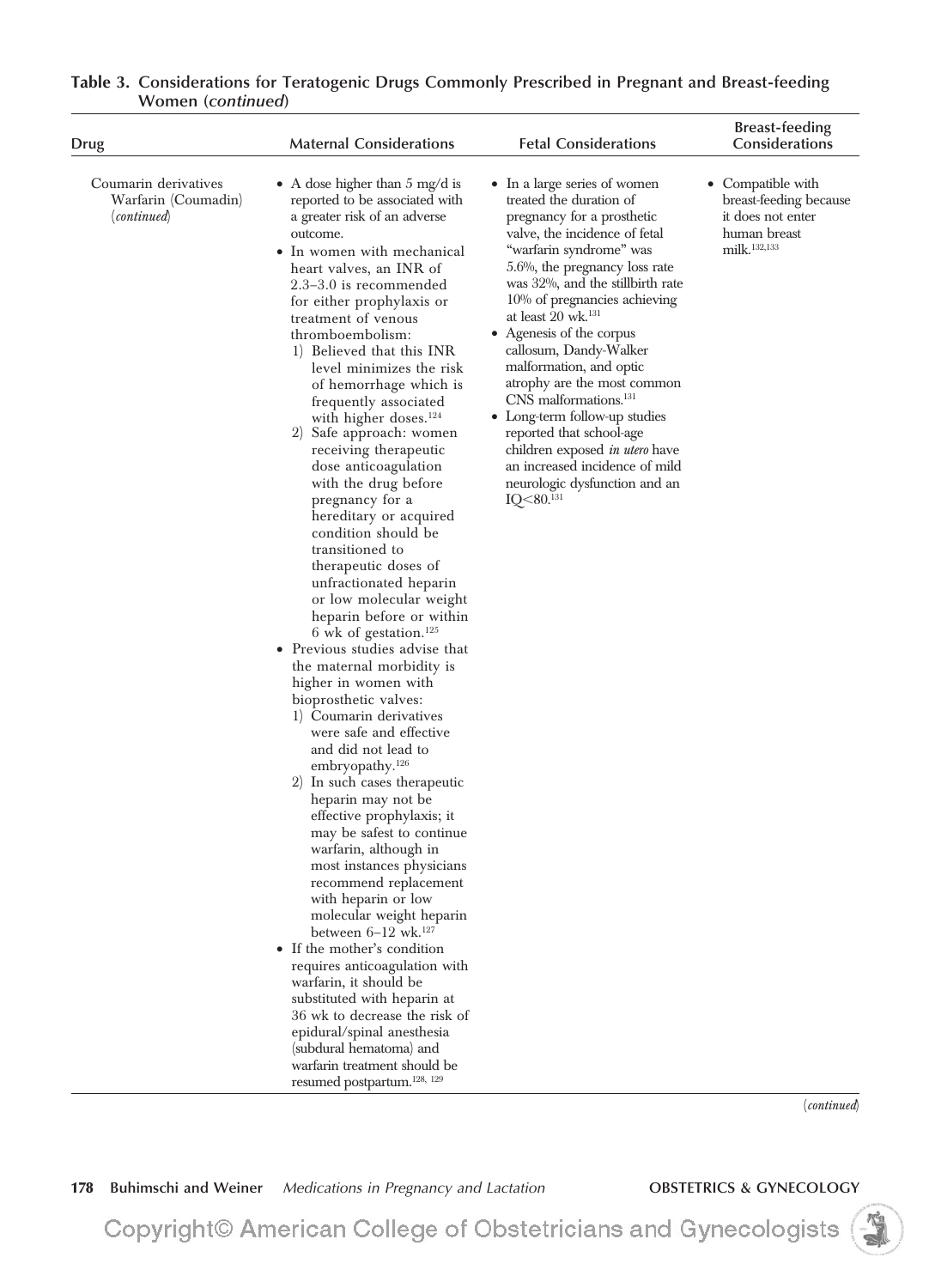| Drug                                                 | <b>Maternal Considerations</b>                                                                                                                                                                                                                                                                                                                                                                                                                                                                                                                                                                                                                                                                                                                                                                                                                                                                                                                                                                                                                                                                                                                                                                                                                                                                                                                                                                                                                                                                                                                                                | <b>Fetal Considerations</b>                                                                                                                                                                                                                                                                                                                                                                                                                                                                                                                                                                                                                                                                                                                                                                                                                                                             | <b>Breast-feeding</b><br>Considerations                                                                                                                                                                                                                                                                                                                                                                                                                                                                                                                                         |
|------------------------------------------------------|-------------------------------------------------------------------------------------------------------------------------------------------------------------------------------------------------------------------------------------------------------------------------------------------------------------------------------------------------------------------------------------------------------------------------------------------------------------------------------------------------------------------------------------------------------------------------------------------------------------------------------------------------------------------------------------------------------------------------------------------------------------------------------------------------------------------------------------------------------------------------------------------------------------------------------------------------------------------------------------------------------------------------------------------------------------------------------------------------------------------------------------------------------------------------------------------------------------------------------------------------------------------------------------------------------------------------------------------------------------------------------------------------------------------------------------------------------------------------------------------------------------------------------------------------------------------------------|-----------------------------------------------------------------------------------------------------------------------------------------------------------------------------------------------------------------------------------------------------------------------------------------------------------------------------------------------------------------------------------------------------------------------------------------------------------------------------------------------------------------------------------------------------------------------------------------------------------------------------------------------------------------------------------------------------------------------------------------------------------------------------------------------------------------------------------------------------------------------------------------|---------------------------------------------------------------------------------------------------------------------------------------------------------------------------------------------------------------------------------------------------------------------------------------------------------------------------------------------------------------------------------------------------------------------------------------------------------------------------------------------------------------------------------------------------------------------------------|
| Lithium<br>Lithium (Calith,<br>Lithocarb, Lithonate) | • Used for the treatment of<br>psychiatric disorders<br>(prevention of recurrent mania<br>and bipolar depression and in<br>reducing risk of suicidal<br>behavior); typically not used<br>for the rapid control of acute<br>mania. <sup>134</sup><br>The decision to discontinue<br>drug therapy in pregnancy<br>because of fetal risks should be<br>balanced against the maternal<br>risks of exacerbation of<br>illness. <sup>37</sup><br>• Physicians should be aware<br>that pregnancy and especially<br>the puerperium are high-risk<br>times for recurrence of bipolar<br>disease and likewise that<br>sudden discontinuation of the<br>drug can be associated with a<br>high rate of disease relapse. <sup>135</sup><br>• ACOG recommendations<br>(2008):<br>1) In women who experience<br>mild and infrequent<br>episodes of illness,<br>treatment should be<br>gradually tapered before<br>conception.<br>2) In women who have more<br>severe episodes but are<br>only at moderate risk for<br>relapse, treatment should<br>be tapered before<br>conception but reinstituted<br>after organogenesis.<br>3) In women who have<br>especially severe and<br>frequent episodes of illness,<br>treatment should be<br>continued throughout<br>gestation and the patient<br>counseled regarding the<br>$ri$ sks. $37,136$<br>• A special concern is the<br>use of lithium prior to<br>delivery:<br>1) Many recommend that the<br>drug be tapered gradually<br>over the month prior to<br>delivery, maintaining<br>serum levels between<br>$0.5 - 1.2$ mEq/L. <sup>137</sup> | • Crosses the placenta and<br>may be a weak human<br>teratogen (small increase in<br>congenital cardiac<br>malformations reported). <sup>138</sup><br>• Associated with fetal and<br>neonatal cardiac<br>arrhythmias, hypoglycemia,<br>nephrogenic diabetes<br>insipidus, polyhydramnios,<br>changes in thyroid function,<br>premature delivery, LGA<br>infant, and "floppy infant"<br>syndrome. <sup>37,139</sup><br>• Several studies noted an<br>increased prevalence of<br>Ebstein's anomaly, although<br>this finding was not<br>confirmed in a prospective,<br>multicenter study. <sup>140</sup><br>• The risk ratio for cardiac<br>malformations is<br>approximately $1.2-7.7$ and<br>the risk ratio for overall<br>congenital malformations is<br>$1.5 - 3.141$<br>• Fetal echocardiography is<br>recommended in women<br>exposed during the first<br>trimester. <sup>142</sup> | • Excreted in breast milk<br>and detectable levels can<br>be measured in the<br>nursing newborn. <sup>143</sup><br>• Whether nursing mothers<br>should continue drug<br>therapy while breast-<br>feeding is subject of<br>controversy. <sup>144</sup><br>• Neonatal clearance rate is<br>slower than in the adult;<br>thus, in the neonate the<br>level of circulating drug<br>might be much higher<br>than expected.<br>• If lithium must be<br>continued during breast-<br>feeding, its levels should<br>be measured in the<br>neonatal blood to note<br>any adverse effects. |

(*continued*)

VOL. 113, NO. 1, JANUARY 2009 **Buhimschi and Weiner** *Medications in Pregnancy and Lactation* **179**

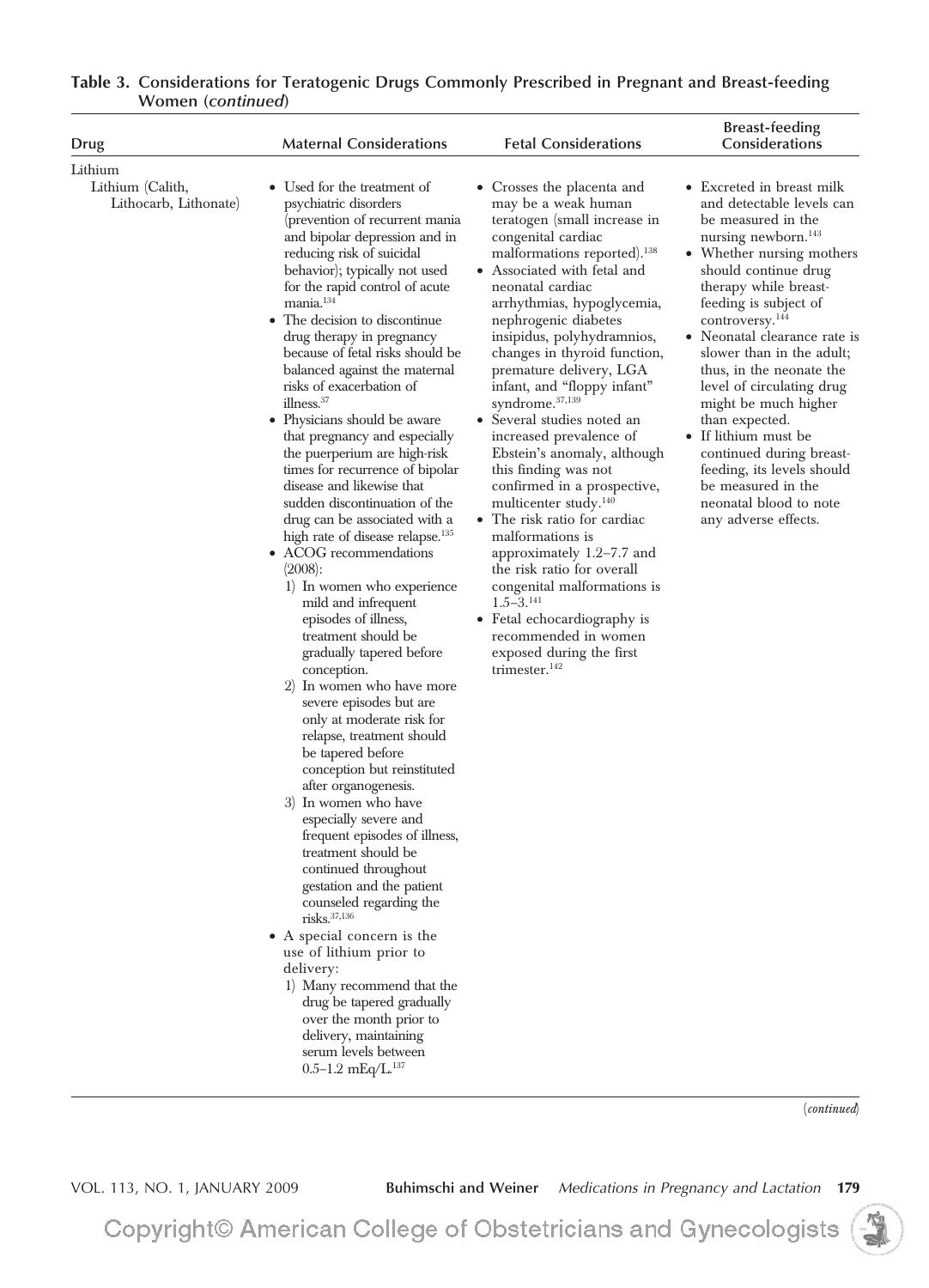| Drug                                                                | <b>Maternal Considerations</b>                                                                                                                                                                                                                                                                                                                                                                                                                                                                                                                                                                                                                                                                                                                                                                                                                                                                                                                                                                                                                                                                                                                                                                                                                                                                              | <b>Fetal Considerations</b>                                                                                                                                                                                                                                                                                                                                                                                                                                                                                                                                                                                     | <b>Breast-feeding</b><br>Considerations                                                                                                                                                      |
|---------------------------------------------------------------------|-------------------------------------------------------------------------------------------------------------------------------------------------------------------------------------------------------------------------------------------------------------------------------------------------------------------------------------------------------------------------------------------------------------------------------------------------------------------------------------------------------------------------------------------------------------------------------------------------------------------------------------------------------------------------------------------------------------------------------------------------------------------------------------------------------------------------------------------------------------------------------------------------------------------------------------------------------------------------------------------------------------------------------------------------------------------------------------------------------------------------------------------------------------------------------------------------------------------------------------------------------------------------------------------------------------|-----------------------------------------------------------------------------------------------------------------------------------------------------------------------------------------------------------------------------------------------------------------------------------------------------------------------------------------------------------------------------------------------------------------------------------------------------------------------------------------------------------------------------------------------------------------------------------------------------------------|----------------------------------------------------------------------------------------------------------------------------------------------------------------------------------------------|
| Lithium<br>Lithium (Calith,<br>Lithocarb, Lithonate)<br>(continued) | 2) Levels should be<br>monitored weekly after<br>35 wk of gestation, and<br>therapy either<br>discontinued or<br>decreased by one quarter<br>$2-3$ d before delivery.                                                                                                                                                                                                                                                                                                                                                                                                                                                                                                                                                                                                                                                                                                                                                                                                                                                                                                                                                                                                                                                                                                                                       |                                                                                                                                                                                                                                                                                                                                                                                                                                                                                                                                                                                                                 |                                                                                                                                                                                              |
| Misoprostol<br>Misoprostol (Cytotec)                                | • Not FDA-approved for any<br>indications in pregnancy.<br>• Currently, FDA-approved<br>only for the treatment and<br>prevention of intestinal<br>ulcer disease resulting from<br>NSAID use.<br>• Well-studied and<br>extensively used for both<br>cervical ripening and<br>induction of labor during<br>the second and third<br>trimesters. $145,146$<br>• Combined with<br>mifepristone, the drug is<br>safe and effective for<br>medical termination of<br>early pregnancy. <sup>147</sup><br>$\bullet$ In 2000, the manufacturer<br>(Pfizer) issued a warning<br>letter to U.S. health care<br>providers, cautioning<br>against the use of<br>misoprostol in pregnant<br>women secondary to the<br>lack of safety data for its<br>use in obstetric practice.<br>• In 2002, ACOG concluded<br>that the risk of uterine<br>rupture during vaginal<br>birth after cesarean<br>delivery is substantially<br>increased by the use of the<br>drugs as well as other<br>prostaglandin cervical<br>ripening agents. <sup>148</sup><br>• ACOG recommendations<br>(2003):<br>1) If used for cervical ripening<br>or labor induction in the<br>third trimester, 25<br>micrograms should be<br>considered for the first<br>dose.<br>2) Higher doses (50<br>micrograms every 6 h) can<br>be used in some situations. | • Associated with a higher<br>rate of fetal variable<br>decelerations, and, as a<br>result, a higher prevalence<br>of meconium. <sup>149</sup><br>• Although such<br>complications occur more<br>frequently with the use of<br>this drug compared to<br>oxytocin, there is no<br>increase in the incidence of<br>cesarean delivery for fetal<br>distress or umbilical<br>acidemia.<br>• Congenital defects after<br>unsuccessful first trimester<br>medical abortions have<br>been reported, including<br>skull defects, cranial nerve<br>palsies, facial<br>malformations, and limb<br>defects. <sup>150</sup> | • Excreted in breast<br>milk.<br>$\bullet~$ Milk levels rise and<br>decline rapidly<br>(essentially)<br>undetectable in $5$ h),<br>significantly lowering<br>infant exposure. <sup>151</sup> |
|                                                                     |                                                                                                                                                                                                                                                                                                                                                                                                                                                                                                                                                                                                                                                                                                                                                                                                                                                                                                                                                                                                                                                                                                                                                                                                                                                                                                             |                                                                                                                                                                                                                                                                                                                                                                                                                                                                                                                                                                                                                 | (continued)                                                                                                                                                                                  |

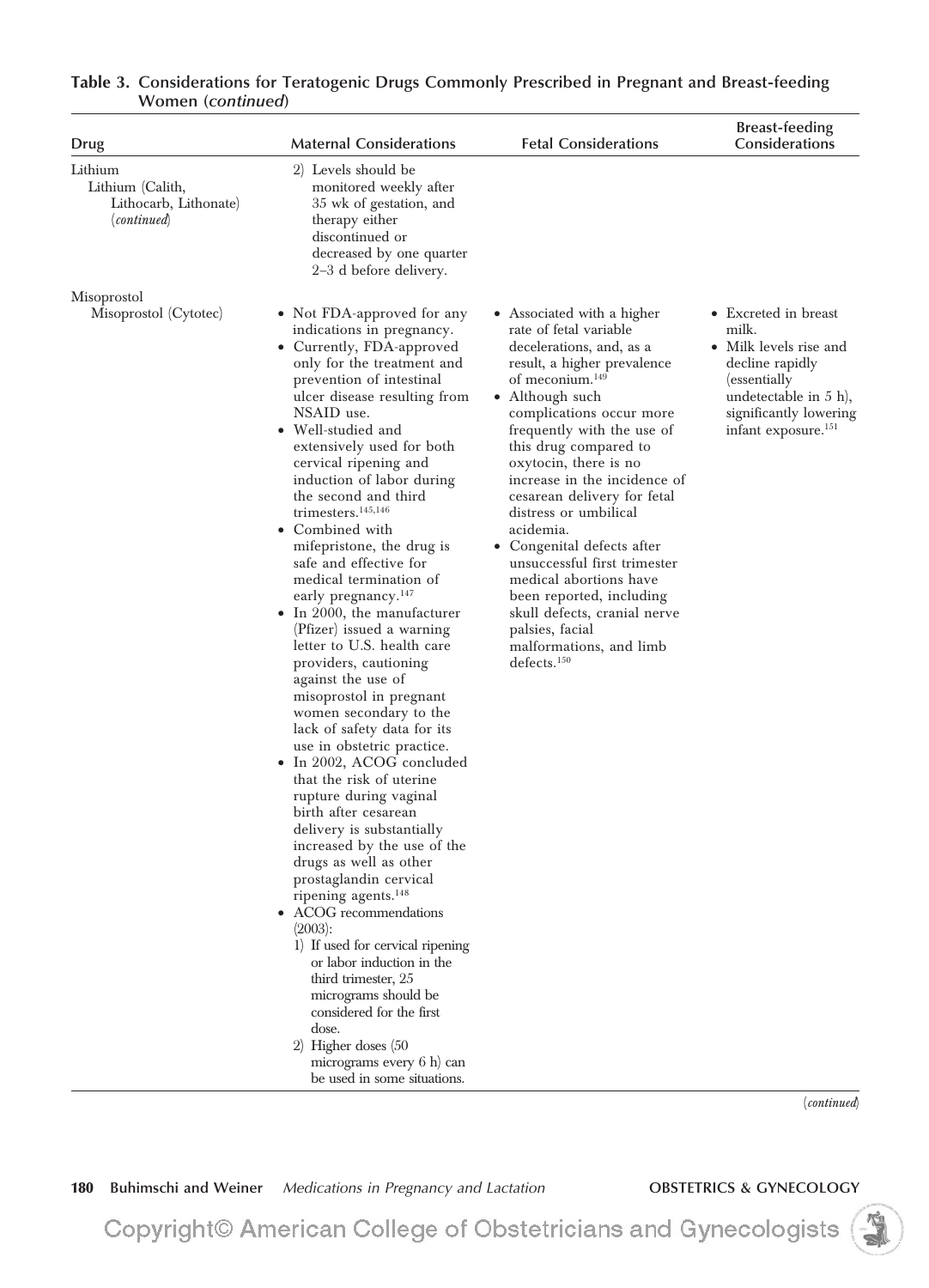| Drug                                                         | <b>Maternal Considerations</b>                                                                                                                                                                                                                                                                                                                                                                                                                                                                                                                                                                                                                                                                           | <b>Fetal Considerations</b>                                                                                                                                                                                                                                                                                                                                                                                                                                                                                                                                                                                                                                                                                                                                                           | <b>Breast-feeding</b><br>Considerations                                                                                                                                                                                                                                                                                                                                                                                                                               |
|--------------------------------------------------------------|----------------------------------------------------------------------------------------------------------------------------------------------------------------------------------------------------------------------------------------------------------------------------------------------------------------------------------------------------------------------------------------------------------------------------------------------------------------------------------------------------------------------------------------------------------------------------------------------------------------------------------------------------------------------------------------------------------|---------------------------------------------------------------------------------------------------------------------------------------------------------------------------------------------------------------------------------------------------------------------------------------------------------------------------------------------------------------------------------------------------------------------------------------------------------------------------------------------------------------------------------------------------------------------------------------------------------------------------------------------------------------------------------------------------------------------------------------------------------------------------------------|-----------------------------------------------------------------------------------------------------------------------------------------------------------------------------------------------------------------------------------------------------------------------------------------------------------------------------------------------------------------------------------------------------------------------------------------------------------------------|
| Misoprostol<br>Misoprostol (Cytotec)<br>( <i>continued</i> ) | 3) Uterine hyperstimulation,<br>and meconium staining<br>of amniotic fluid are<br>recognized<br>complications.<br>4) The drug should not be<br>administered more<br>frequently than every<br>$3-6$ h.<br>5) Oxytocin should not be<br>administered less than<br>4 h after the last<br>misoprostol dose.<br>6) When used for labor<br>induction, fetal heart rate<br>and uterine activity<br>monitoring should be<br>initiated in a hospital<br>setting.<br>7) Contraindicated in<br>women with prior uterine<br>scar. <sup>148</sup>                                                                                                                                                                     |                                                                                                                                                                                                                                                                                                                                                                                                                                                                                                                                                                                                                                                                                                                                                                                       |                                                                                                                                                                                                                                                                                                                                                                                                                                                                       |
| Oral contraceptives<br>Oral contraceptives                   | • Numerous studies have<br>addressed the safety and<br>effectiveness of hormonal<br>contraceptive use in healthy<br>women:<br>1) Data are far less<br>complete for women<br>with underlying medical<br>problems. <sup>152</sup><br>2) Decisions regarding<br>contraception, especially<br>for women with medical<br>problems may be<br>complicated.<br>3) Age, smoking,<br>hypertension, diabetes,<br>dyslipidemia, and<br>migraines are important<br>risk factors to be<br>considered prior to<br>recommending any<br>form of hormonal<br>contraception.<br>4) In some cases,<br>medications taken<br>for certain chronic<br>conditions may<br>alter the effectiveness<br>of hormonal<br>contraception. | • Risk for major congenital<br>malformations probably<br>related to the drugs<br>used to control a<br>particular medical<br>condition and not to the<br>oral contraceptive (see<br>Anticonvulsants).<br>• About $1\%$ of pregnant<br>women use oral<br>contraceptives during<br>the first part of their<br>pregnancy and thereby<br>expose their fetuses to<br>estrogens; however,<br>exposure to specific<br>estrogens or<br>progestogens seems<br>to be unrelated to the<br>occurrence of<br>malformations.<br>• Causal relationship<br>between a syndrome of<br>multiple congenital<br>anomalies (vertebral, anal,<br>cardiac, tracheoesophageal,<br>renal, and limb) and<br>maternal<br>progesterone/estrogen<br>exposure has <i>possibly</i> been<br>established. <sup>154</sup> | • Postpartum women<br>remain in a<br>hypercoagulable state<br>for weeks after<br>childbirth.<br>• Product labeling for<br>combination oral<br>contraceptives<br>recommends their<br>use only after 4 wk<br>postpartum in non-<br>breast-feeding<br>women.<br>• Because progestin-<br>only oral<br>contraceptives and<br>depot<br>medroxyprogesterone<br>acetate do not<br>contain estrogen,<br>these methods may<br>be safely initiated<br>immediately<br>postpartum. |

(*continued*)

VOL. 113, NO. 1, JANUARY 2009 **Buhimschi and Weiner** *Medications in Pregnancy and Lactation* **181**

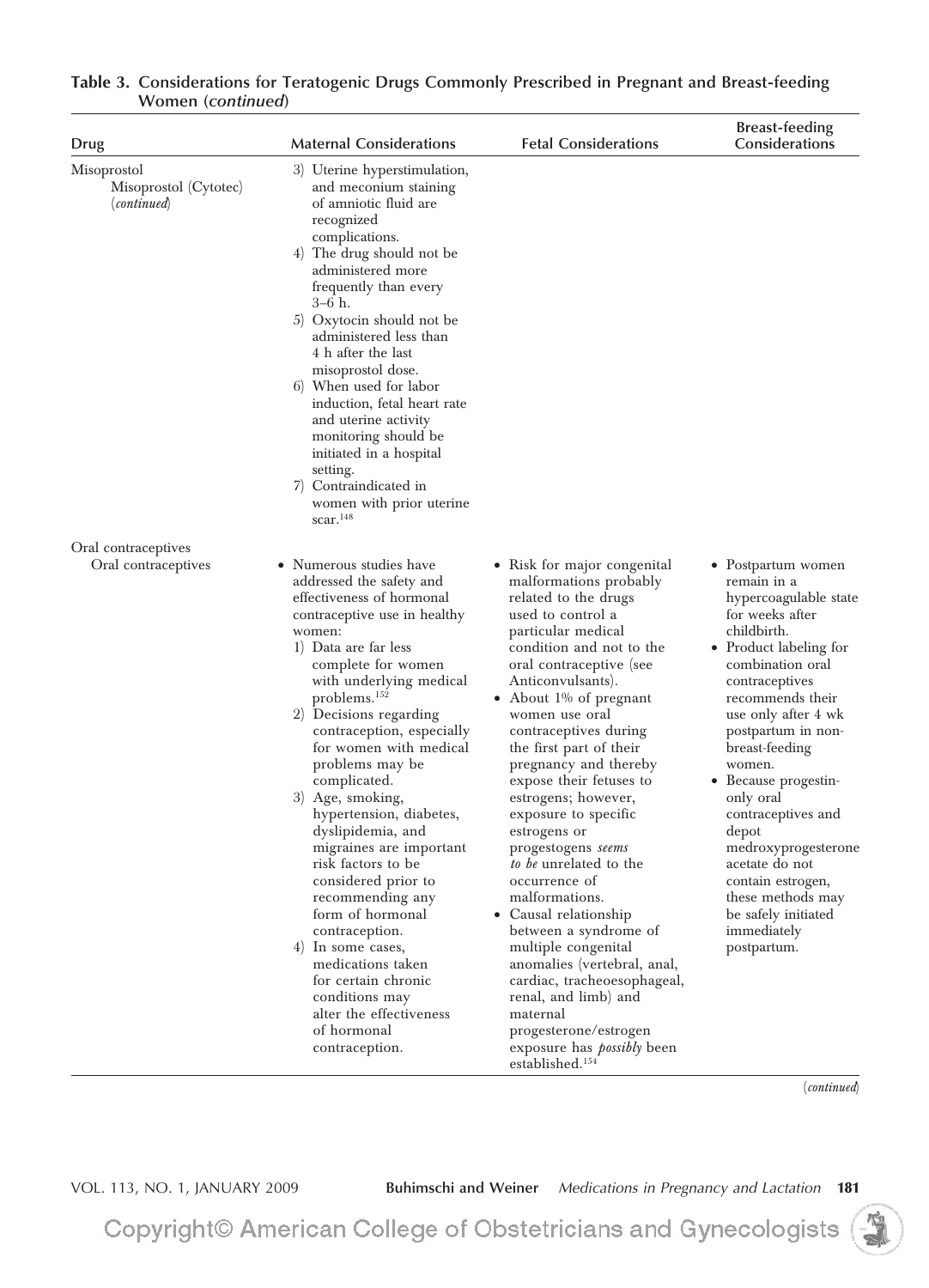| <b>Drug</b>                                               | <b>Maternal Considerations</b>                                                                                                                                                                                                                                                                                                                                                                                                                                                                                                                                                                                                                                                                                                     | <b>Fetal Considerations</b>                                                                                                                                                                                                                                                                                                                                                                                                                                                                                                                                                                                                                                                                                                                                                                                                                                                                                                                                                                                                                                                                                                                                                                       | <b>Breast-feeding</b><br>Considerations                                                                                                           |
|-----------------------------------------------------------|------------------------------------------------------------------------------------------------------------------------------------------------------------------------------------------------------------------------------------------------------------------------------------------------------------------------------------------------------------------------------------------------------------------------------------------------------------------------------------------------------------------------------------------------------------------------------------------------------------------------------------------------------------------------------------------------------------------------------------|---------------------------------------------------------------------------------------------------------------------------------------------------------------------------------------------------------------------------------------------------------------------------------------------------------------------------------------------------------------------------------------------------------------------------------------------------------------------------------------------------------------------------------------------------------------------------------------------------------------------------------------------------------------------------------------------------------------------------------------------------------------------------------------------------------------------------------------------------------------------------------------------------------------------------------------------------------------------------------------------------------------------------------------------------------------------------------------------------------------------------------------------------------------------------------------------------|---------------------------------------------------------------------------------------------------------------------------------------------------|
| Oral contraceptives<br>Oral contraceptives<br>(continued) | 5) Pregnancy in these cases<br>may pose substantial<br>risks to the mother and<br>her fetus.<br>• For more information,<br>refer to the most recent<br><b>ACOG Practice Bulletin</b><br>$(2006)$ on which this topic<br>is extensively covered. <sup>152</sup><br>• Contraceptive failure with<br>concomitant antibiotics<br>reported; however,<br>evidence exists only for<br>rifampin. <sup>153</sup><br>• Studies have demonstrated<br>reduced serum levels of<br>oral contraceptives in<br>women taking<br>anticonvulsants; however,<br>ovulation and accidental<br>pregnancy were not<br>observed.<br>• Higher risk of<br>contraceptive failure in<br>obese women; however,<br>use should not necessarily<br>be discontinued. | • A study providing evidence<br>between oral contraceptives<br>and birth defects (limb<br>anomalies) found only<br>males affected; however,<br>this link remains weak and<br>it was suggested that if oral<br>contraceptives are<br>teratogenic, it is with<br>people who are<br>predisposed.<br>• Apparently the likelihood<br>to deliver a malformed<br>infant in women who<br>used oral contraceptives<br>at the beginning of<br>pregnancy is increased by<br>smoking. <sup>155</sup><br>• One study concluded<br>that early, high-dose in<br><i>utero</i> exposures to Depo-<br>Provera may affect fetal<br>growth. <sup>156</sup><br>• Others suggested that<br>medroxyprogesterone<br>acetate cannot be<br>demonstrated to have a<br>measurable teratogenic risk<br>and certainly does not<br>present a risk for<br>congenital heart disease<br>and limb reduction<br>defects. <sup>157</sup><br>• Several studies addressed<br>the issue related to fetal<br>exposure to levonorgestrel<br>in women who seek<br>emergency contraception:<br>-If hormonal emergency<br>contraception is<br>inadvertently taken in early<br>pregnancy, neither the<br>woman nor the fetus will<br>be harmed. |                                                                                                                                                   |
| Retinoids<br>Isotretinoin (Accutane)                      | • Contraindicated during<br>pregnancy.<br>• Before prescribing,<br>physicians must be sure that<br>patients are capable of<br>complying with mandatory<br>contraceptive measures.<br>(Only manufacturer-<br>approved physicians may<br>prescribe it. $158$ )                                                                                                                                                                                                                                                                                                                                                                                                                                                                       | • This drug and its active<br>metabolites cross the<br>human placenta and are<br>known human teratogens.<br>• Multiple organ systems are<br>affected including CNS,<br>cardiovascular, and<br>endocrine and thus damage<br>can be severe. <sup>160</sup>                                                                                                                                                                                                                                                                                                                                                                                                                                                                                                                                                                                                                                                                                                                                                                                                                                                                                                                                          | • Unknown if enters<br>human breast milk.<br>• Considering its potential<br>adverse impact on the<br>fetus, breast-feeding is<br>contraindicated. |
|                                                           |                                                                                                                                                                                                                                                                                                                                                                                                                                                                                                                                                                                                                                                                                                                                    |                                                                                                                                                                                                                                                                                                                                                                                                                                                                                                                                                                                                                                                                                                                                                                                                                                                                                                                                                                                                                                                                                                                                                                                                   | (continued)                                                                                                                                       |

**182** Buhimschi and Weiner *Medications in Pregnancy and Lactation* **OBSTETRICS & GYNECOLOGY** 

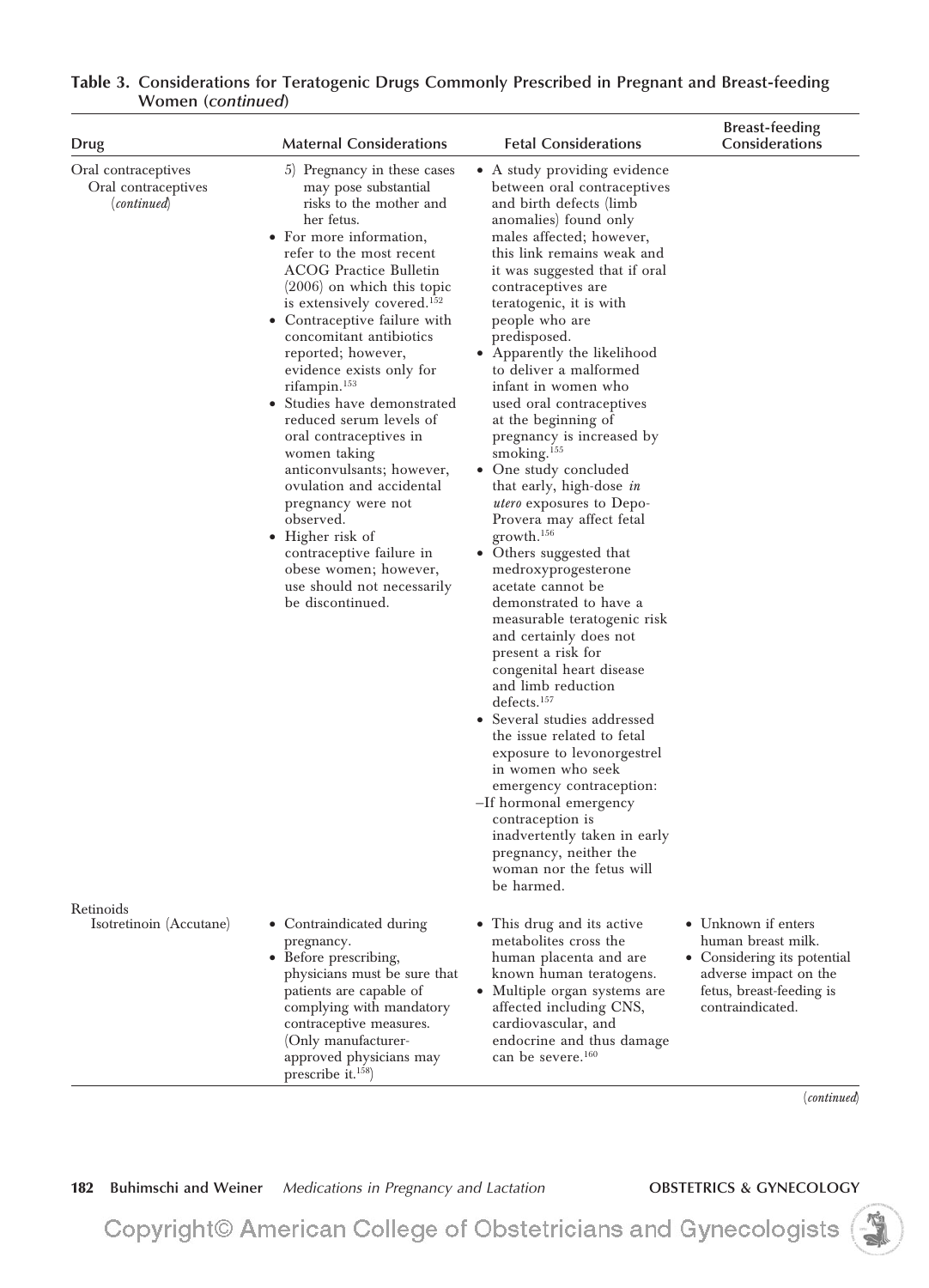| Drug                                                                          | <b>Maternal Considerations</b>                                                                                                                                                                                                                                                                                                                                                                                               | <b>Fetal Considerations</b>                                                                                                                                                                                                                                                           | <b>Breast-feeding</b><br><b>Considerations</b>                                                                                                      |
|-------------------------------------------------------------------------------|------------------------------------------------------------------------------------------------------------------------------------------------------------------------------------------------------------------------------------------------------------------------------------------------------------------------------------------------------------------------------------------------------------------------------|---------------------------------------------------------------------------------------------------------------------------------------------------------------------------------------------------------------------------------------------------------------------------------------|-----------------------------------------------------------------------------------------------------------------------------------------------------|
| Retinoids<br>Isotretinoin (Accutane)<br>(continued)                           | • The most recent and most<br>stringent system aimed to<br>avoid exposure is an<br>Internet-based, performance-<br>linked system called<br>iPLEDGE.*159<br>• Two reliable forms of birth<br>control must be used at the<br>same time (unless abstinence<br>is the chosen method of<br>birth control) for 1 mo<br>before starting treatment,<br>during treatment, and for at<br>least 1 mo after the end of<br>the treatment. | • Mental retardation without<br>malformations has also been<br>reported.                                                                                                                                                                                                              | • Unknown if enters<br>human breast milk.<br>• Considering its<br>potential adverse<br>impact on the fetus,<br>breast-feeding is<br>contraindicated |
| Radioactive iodine (iodine <sup>-131</sup> )<br>Iodine $^{131}$ (I $^{131}$ ) | • Contraindicated in pregnant<br>women.<br>• Cost-effective, safe, and<br>reliable treatment for<br>hyperthyroidism in non-<br>pregnant women. <sup>161</sup><br>• Although excreted from the<br>body within 1 mo, the<br>current ACOG<br>recommendation is that<br>women should avoid<br>pregnancy for 4–6 mo<br>following treatment. $113$                                                                                 | • No adequate reports or well-<br>controlled studies in human<br>fetuses.<br>• Detrimental effects on the<br>thyroid of the developing<br>fetus as a result of $I-131$<br>treatment for thyrotoxicosis<br>of the mother in the first<br>trimester of pregnancy are<br>reported. $162$ | • Breast-feeding should<br>be avoided for at least<br>$120$ d after<br>treatment. $163$                                                             |

ACE, angiotensin-converting enzyme; CNS, central nervous system; SSRI, selective serotonin reuptake inhibitor; IUGR, intrauterine growth restriction; STD, sexually transmitted disease; IV, intravenous; INR, international normalized ratio; IQ, intelligence quotient; LGA, large for gestational age; ACOG, American College of Obstetricians and Gynecologists; FDA, U.S. Food and Drug Administration; NSAID, nonsteroidal antiinflammatory drug.

\* Available at http://www.fda.gov/cder/drug/infopage/accutane /iPLEDGEupdate.

† Saxe´n I. Cleft palate and maternal diphenhydramine intake [letter]. Lancet 1974;1:407–8.

‡ Tuffli GA. Testosterone and micropenis [letter]. J Pediatr 1974;84:927.

### **CONCLUSION**

Whether to prescribe a drug to a pregnant or breastfeeding woman is a decision that must be made in consideration of many factors, including, but not limited to, gestational age of the embryo or fetus, route of drug administration, absorption rate of the drug, whether the drug crosses the placenta or is excreted in breast milk, the necessary effective dose of the drug, molecular weight of the drug, whether monotherapy is sufficient or if multiple drugs are necessary to be effective, and even the mother's genotype. Potential harm to the fetus or nursing infant is paramount among these factors. Equally important is assessment of the potential harm to the mother that withholding a drug can cause. The decision, then, typically comes down to, "Does the benefit of the drug outweigh its risks?"

However, accurately weighing benefit against risk requires a thorough understanding of those benefits and risks. Current methods to assess and classify drug risk are spotty at best. Pharmaceutical companies gain approval to market drugs before follow-up studies have been conducted on their long-term effects. Moreover, pregnant and breast-feeding women are not appropriate test subjects precisely because of the risk of drug teratogenicity.

Novel approaches in the field of theranostics are being developed to address this research shortfall. Theranostics involves a diagnostic test to classify disease subtypes or stages to select and qualify a specific course of treatment and to monitor patient response to the specific targeted therapy. In contrast to current inadequate research methods, theranostics can potentially address several important questions:

VOL. 113, NO. 1, JANUARY 2009 **Buhimschi and Weiner** *Medications in Pregnancy and Lactation* **183**

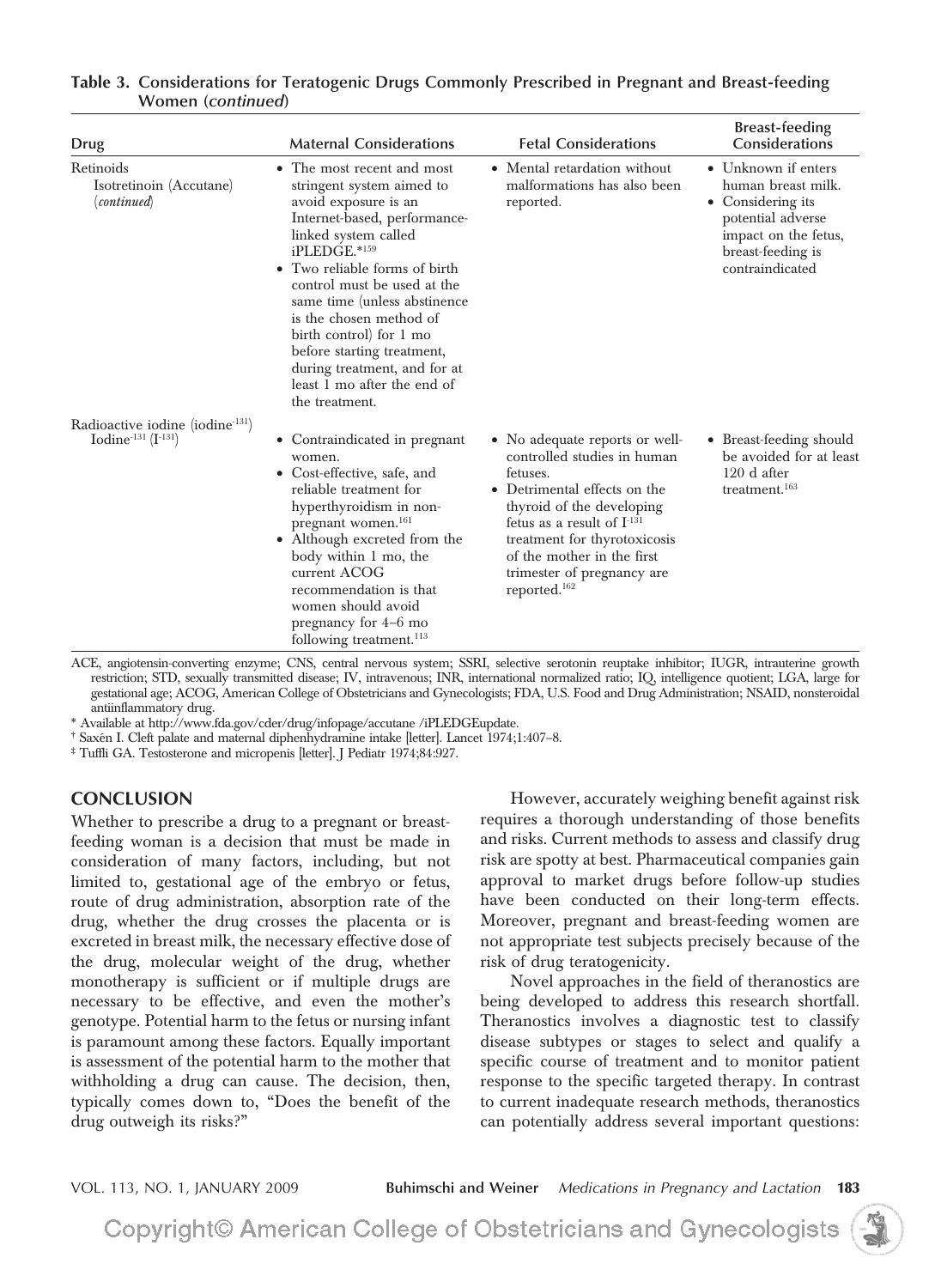**Table 4. Resources for Drug Effects in Pregnancy\***

| Resource<br>Name | Web Site                                                         |
|------------------|------------------------------------------------------------------|
| Reprotox         | http://www.reprotox.org                                          |
| <b>Teris</b>     | http://depts.washington.edu/terisweb                             |
| <b>FDA</b>       | http://www.fda.gov/womens/registries/                            |
| Paroxetine       | http://www.gskus.com/news/paroxetine/<br>paxil_letter_e3.pdf     |
| Isotretinoin     | http://www.fda.gov/cder/drug/infopage/<br>accutane/iPLEDGEupdate |
| <b>STD</b>       | http://www.cdc.gov/std/treatment/2006/<br>updated-regimens.htm   |

FDA, U.S. Food and Drug Administration; STD, sexually transmitted diseases.

\* Web sites listed and recommended for relevant information in regard to the effect of exposure to a large number of drug medications during pregnancy (Reprotox, Teris), U.S. Food and Drug Administration, paroxetine and isotretinoin exposure during pregnancy, and the most up-to-date recommendations for treatment of sexually transmitted diseases during pregnancy.

Why do pregnant women present with different signs and symptoms and of varying degrees? Why do pregnant women respond differently to treatments? Why do they require different medication doses?

Bioinformatics, genomics, and functional proteomics are molecular biology tools essential for the progress of "molecular theranostics." The increasing availability of rapid and sensitive diagnostic tools already allows personalized treatment, which addresses the heterogeneity of both the disease and the subject. Theranostics offers the opportunity of building bridges between research and clinical development (translational medicine). Although theranostics is still in its infancy, it is expected to grow rapidly. In March 2004, the FDA released a white paper entitled, "Innovation or Stagnation?—Challenge and Opportunity on the Critical Path to New Medical Products."164 This report describes the inefficiencies in the translation of novel research from the bench to bedside, with a focus on drug discovery and development processes. This "critical path" initiative has already demonstrated success in several areas. For example, trastuzumab (Herceptin, Genentech, S. San Francisco, CA) targets the her2/neu receptor, which is a biomarker for an aggressive subset (25%) of breast cancer. Molecular diagnostics can detect HER2/neu from biopsy samples of breast tumor tissue.<sup>165</sup> Trastuzumab is not indicated for the general population of breast cancer patients, because it does not have a beneficial effect on patients whose tumors do not express the her2/neu receptor. However, treatment with trastuzumab in the her2/neu– expressing breast cancer subpopulation cuts the 4-year recurrence rate by 50% and thus extends the life of appropriate breast cancer

patients. An example of a "theranostic strategy" here would be the development of rapid genotyping assays for pregnant women that are predictive of phenotype expression in the mother and fetus.<sup>166</sup> As more mutations are identified and clinical, pharmacologic, biologic, and pharmacokinetic relationships are established, rapid genotyping may soon become a clinical reality for the targeted treatment of maternal and fetal disease.

Meanwhile, physicians should look more critically at a drug's classification and at evidence of its teratogenicity before prescribing it. Information about the effect of exposure to a large number of medications during pregnancy can be obtained in electronic format through consultation of several Web sites (Table 4). In particular, the Reprotox resource was developed to provide summary information to health care providers on the effects of chemical and physical agents on fertility, pregnancy, and lactation. Agents include industrial and environmental chemicals as well as over-the-counter, prescription, and recreational drugs. There are summaries for more than 4,000 agents included, along with references for the data.

### **REFERENCES**

- 1. Buhimschi CS, Weiner CP. Medications in pregnancy and lactation. In: Queenan JT, Spong CY, Lockwood CJ, editors. Management of high-risk pregnancy: an evidence-based approach. 5th ed. Malden (MA): Blackwell Publishing Ltd; 2007. p. 38–58.
- 2. Carney EW, Scialli AR, Watson RE, DeSesso JM. Mechanisms regulating toxicant disposition to the embryo during early pregnancy: an interspecies comparison. Birth Defects Res C Embryo Today 2004;72:345–60.
- 3. Giroux M, Teixera MG, Dumas JC, Desprats R, Grandjean H, Houin G. Influence of maternal blood flow on the placental transfer of three opioids–fentanyl, alfentanil, sufentanil. Biol Neonate 1997;72:133–41.
- 4. Shepard TH, Lemire RJ. Catalog of teratogenic agents. 12th ed. Baltimore (MD): John Hopkins University Press; 2007.
- 5. Clayton-Smith J, Donnai D. Human malformations. In: Rimoin DL, Connor JM, Pyeritz RE, editors. Emery and Rimoin's principles and practice of medical genetics. 3rd ed. New York (NY): Churchill Livingstone; 1997. p. 383–94.
- 6. Cabrera RM, Hill DS, Etheredge AJ, Finnell RH. Investigations into the etiology of neural tube defects. Birth Defects Res C Embryo Today 2004;72:330–44.
- 7. Steffensen FH, Nielsen GL, Sørensen HT, Olesen C, Olsen J. Pregnancy outcome with ACE-inhibitor use in early pregnancy. Lancet 1998;351:596.
- 8. Cooper WO, Hernandez-Diaz S, Arbogast PG, Dudley JA, Dyer S, Gideon PS, et al. Major congenital malformations after first-trimester exposure to ACE inhibitors. N Engl J Med 2006;354:2443–51.
- 9. Mitchell AA. Systematic identification of drugs that cause birth defects–a new opportunity. N Engl J Med 2003;349: 2556–9.
- 10. Kennedy DL, Uhl K, Kweder SL. Pregnancy exposure registries. Drug Saf 2004;27:215–28.

**184 Buhimschi and Weiner** *Medications in Pregnancy and Lactation* **OBSTETRICS & GYNECOLOGY**

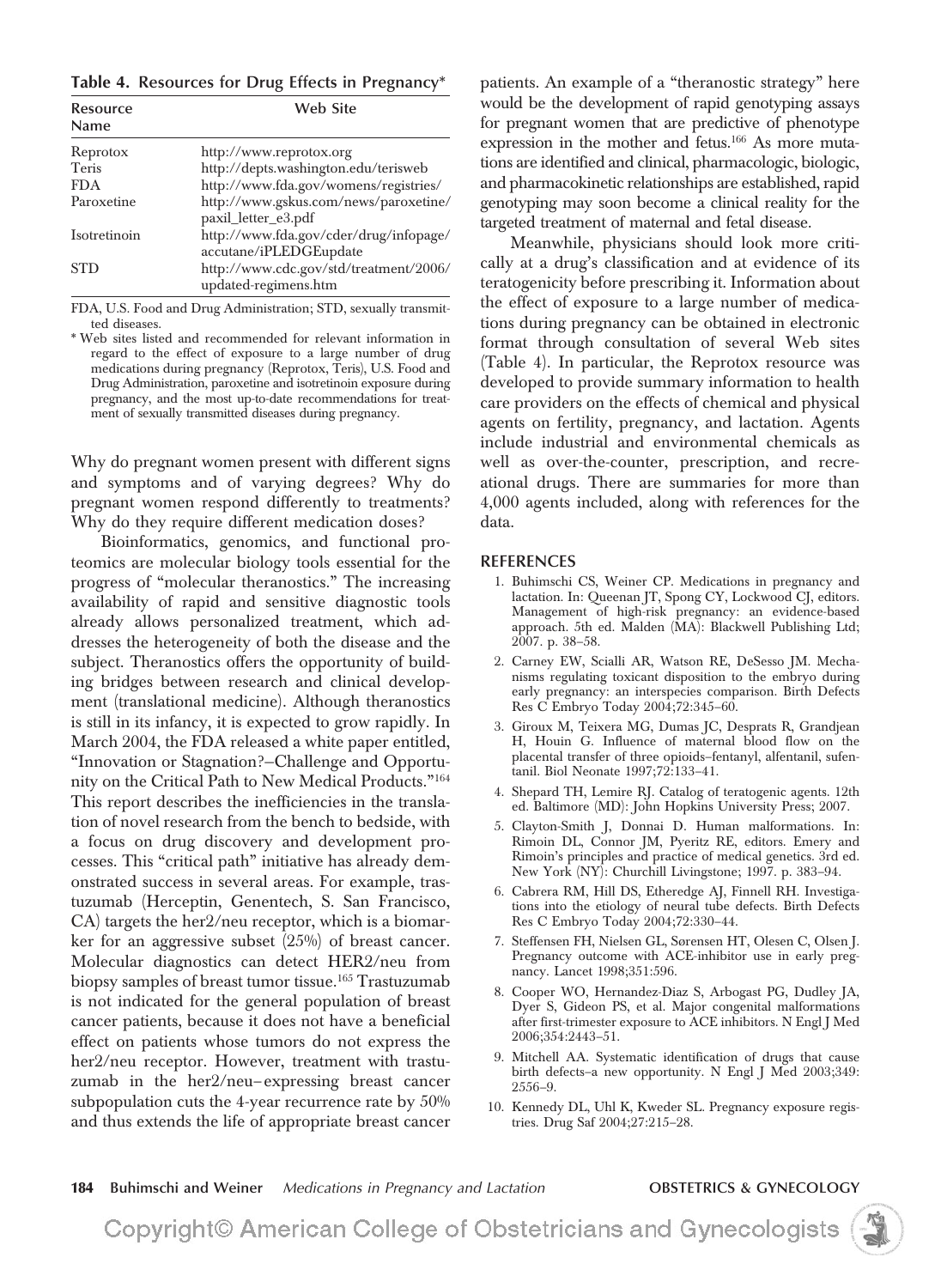- 11. Slone D, Shapiro S, Miettinen OS. Case-control surveillance of serious illnesses attributable to ambulatory drug use. In: Colombo, F, Shapiro S, Slone D, Tognoni G, editors. Epidemiological evaluation of drugs. Amsterdam (the Netherlands): Elsevier/North Holland Biomedical Press; 1977. p. 59–70.
- 12. Buhimschi CS. Endocrinology of lactation. Obstet Gynecol Clin North Am 2004;31:963–79.
- 13. Berlin CM, Briggs GG. Drugs and chemicals in human milk. Semin Fetal Neonatal Med 2005;10:149–59.
- 14. Weiner CP. Introduction. In: Weiner CP, Buhimschi C, editors. Drugs for pregnant and lactating women. New York (NY): Churchill Livingston; 2004. p. XII–XV.
- 15. Lagoy CT, Joshi N, Cragan JD, Rasmussen SA. Medication use during pregnancy and lactation: an urgent call for public health action. J Womens Health (Larchmt) 2005;14:104-9.
- 16. McNamara PJ, Abbassi M. Neonatal exposure to drugs in breast milk. Pharm Res 2004;21:555–66.
- 17. Solomon GM, Weiss PM. Chemical contaminants in breast milk: time trends and regional variability. Environ Health Perspect 2002;110:A339–47.
- 18. Dórea JG. Exposure to mercury during the first six months via human milk and vaccines: modifying risk factors. Am J Perinatol 2007;24:387–400.
- 19. Stowe ZN. The use of mood stabilizers during breastfeeding. J Clin Psychiatry 2007;68 suppl:22–8.
- 20. Yoshida K, Smith B, Kumar R. Psychotropic drugs in mothers' milk: a comprehensive review of assay methods, pharmacokinetics and of safety of breast-feeding. J Psychopharmacol 1999;13:64–80.
- 21. Stultz EE, Stokes JL, Shaffer ML, Paul IM, Berlin CM. Extent of medication use in breastfeeding women. Breastfeed Med 2007;2:145–51.
- 22. Uhl K, Kennedy DL, Kweder SL. Risk management strategies in the Physicians' Desk Reference product labels for pregnancy category X drugs. Drug Saf 2002;25:885–92.
- 23. Wen SW, Yang T, Krewski D, Yang Q, Nimrod C, Garner P, et al. Patterns of pregnancy exposure to prescription FDA C, D and X drugs in a Canadian population. J Perinatol 2008; 28:324–9.
- 24. Tomlinson AJ, Campbell J, Walker JJ, Morgan C. Malignant primary hypertension in pregnancy treated with lisinopril. Ann Pharmacother 2000;34:180–2.
- 25. August P, Mueller FB, Sealey JE, Edersheim TG. Role of renin-angiotensin system in blood pressure regulation in pregnancy. Lancet 1995;345:896–7.
- 26. Easterling TR, Carr DB, Davis C, Diederichs C, Brateng DA, Schmucker B. Low-dose, short-acting, angiotensin-converting enzyme inhibitors as rescue therapy in pregnancy. Obstet Gynecol 2000;96:956–61.
- 27. Landon MB. Diabetic nephropathy and pregnancy. Clin Obstet Gynecol 2007;50:998–1006.
- 28. Tabacova SA, Kimmel CA. Enalapril: pharmacokinetic/dynamic inferences for comparative developmental toxicity. A review. Reprod Toxicol 2001;15:467–78.
- 29. Miller RK, Jessee L, Barrish A, Gilbert J, Manson JM. Pharmacokinetic studies of enalaprilat in the in vitro perfused human placental lobule system. Teratology 1998;58:76–81.
- 30. Burrows RF, Burrows EA. Assessing the teratogenic potential of angiotensin-converting enzyme inhibitors in pregnancy. Aust N Z J Obstet Gynaecol 1998;38:306–11.
- 31. Centers for Disease Control and Prevention (CDC). Postmarketing surveillance for angiotensin-converting enzyme inhibitor use during the first trimester of pregnancy–United States,

Canada, and Israel, 1987–1995. MMWR Morb Mortal Wkly Rep 1997;46:240–2.

- 32. Maliheh K, Abdorrazagh K, Armen K, Reza S. Angiotensin converting enzyme inhibitors and aortic arch obstructive malformations. Indian J Med Sci 2006;60:417–20.
- 33. Boix E, Zapater P, Picó A, Moreno O. Teratogenicity with angiotensin II receptor antagonists in pregnancy. J Endocrinol Invest 2005;28:1029–31.
- 34. Redman CW, Kelly JG, Cooper WD. The excretion of enalapril and enalaprilat in human breast milk. Eur J Clin Pharmacol 1990;38:99.
- 35. Devlin RG, Fleiss PM. Captopril in human blood and breast milk. J Clin Pharmacol 1981;21:110–3.
- 36. ACOG Committee on Obstetric Practice. ACOG Committee Opinion No. 354: Treatment with selective serotonin reuptake inhibitors during pregnancy. Obstet Gynecol 2006;108:1601–3.
- 37. ACOG Committee on Practice Bulletins—Obstetrics. ACOG Practice Bulletin: Clinical management guidelines for obstetrician-gynecologists number 92, April 2008 (replaces practice bulletin number 87, November 2007). Use of psychiatric medications during pregnancy and lactation. Obstet Gynecol 2008;111:1001–20.
- 38. Cohen LS, Altshuler LL, Harlow BL, Nonacs R, Newport DJ, Viguera AC, et al. Relapse of major depression during pregnancy in women who maintain or discontinue antidepressant treatment [published erratum appears in JAMA 2006;296:170]. JAMA 2006;295:499–507.
- 39. Heikkinen T, Ekblad U, Palo P, Laine K. Pharmacokinetics of fluoxetine and norfluoxetine in pregnancy and lactation. Clin Pharmacol Ther 2003;73:330–7.
- 40. Wen SW, Yang Q, Garner P, Fraser W, Olatunbosun O, Nimrod C, et al. Selective serotonin reuptake inhibitors and adverse pregnancy outcomes. Am J Obstet Gynecol 2006; 194:961–6.
- 41. Malm H, Klaukka T, Neuvonen PJ. Risks associated with selective serotonin reuptake inhibitors in pregnancy. Obstet Gynecol 2005;106:1289–96.
- 42. Einarson TR, Einarson A. Newer antidepressants in pregnancy and rates of major malformations: a meta-analysis of prospective comparative studies. Pharmacoepidemiol Drug Saf 2005;14:823–7.
- 43. Hendrick V, Stowe ZN, Altshuler LL, Hwang S, Lee E, Haynes D. Placental passage of antidepressant medications. Am J Psychiatry 2003;160:993–6.
- 44. Alwan S, Reefhuis J, Rasmussen SA, Olney RS, Friedman JM, National Birth Defects Prevention Study. Use of selective serotonin-reuptake inhibitors in pregnancy and the risk of birth defects. N Engl J Med 2007;356:2684–92.
- 45. Chambers CD, Hernandez-Diaz S, Van Marter LJ, Werler MM, Louik C, Jones KL, et al. Selective serotonin-reuptake inhibitors and risk of persistent pulmonary hypertension of the newborn. N Engl J Med 2006;354:579–87.
- 46. Chambers CD, Johnson KA, Dick LM, Felix RJ, Jones KL. Birth outcomes in pregnant women taking fluoxetine. N Engl J Med 1996;335:1010–5.
- 47. Costei AM, Kozer E, Ho T, Ito S, Koren G. Perinatal outcome following third trimester exposure to paroxetine. Arch Pediatr Adolesc Med 2002;156:1129–32.
- 48. Zeskind PS, Stephens LE. Maternal selective serotonin reuptake inhibitor use during pregnancy and newborn neurobehavior. Pediatrics 2004;113:368–75.
- 49. Stowe ZN, Hostetter AL, Owens MJ, Ritchie JC, Sternberg K, Cohen LS, et al. The pharmacokinetics of sertraline excretion

VOL. 113, NO. 1, JANUARY 2009 **Buhimschi and Weiner** *Medications in Pregnancy and Lactation* **185**

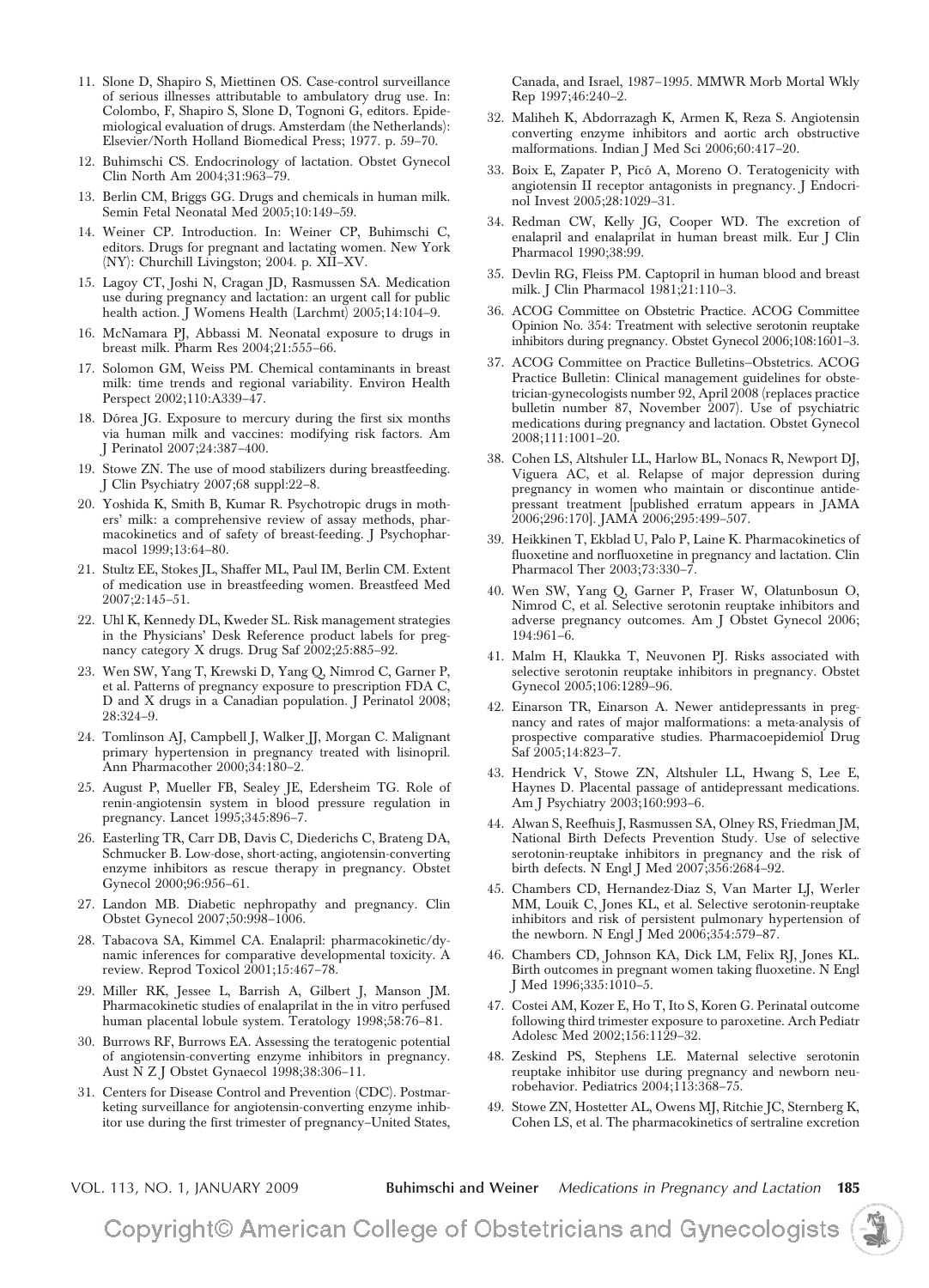into human breast milk: determinants of infant serum concentrations. J Clin Psychiatry 2003;64:73–80.

- 50. Howard LM, Hoffbrand S, Henshaw C, Boath L, Bradley E. Antidepressant prevention of postnatal depression. The Cochrane Database of Systematic Reviews 2005, Issue 2.Art. No.: CD004363. DOI: 10.1002/14651858.CD004363.
- 51. Louik C, Lin AE, Werler MM, Hernandez-Diaz S, Mitchell AA. First-trimester use of selective serotonin-reuptake inhibitors and the risk of birth defects. N Engl J Med 2007;356:2675–83.
- 52. Hallberg P, Odlind V, Sjöblom V. Selective serotoninreuptake inhibitors and persistent pulmonary hypertension of the newborn. N Engl J Med 2006;354:2188–90.
- 53. Hendrick V, Fukuchi A, Altshuler L, Widawski M, Wertheimer A, Brunhuber MV.. Use of sertraline, paroxetine and fluvoxamine by nursing women. Br J Psychiatry 2001;179:163–6.
- 54. Back DJ, Bates M, Bowden A, Breckenridge AM, Hall MJ, Jones H, et al. The interaction of phenobarbital and other anticonvulsants with oral contraceptive steroid therapy. Contraception 1980;22:495–503.
- 55. Crawford P, Chadwick D, Cleland P, Tjia J, Cowie A, Back DJ, et al. The lack of effect of sodium valproate on the pharmacokinetics of oral contraceptive steroids. Contraception 1986;33:23–9.
- 56. Crawford P. Interactions between antiepileptic drugs and hormonal contraception. CNS Drugs 2002;16:263-72.
- 57. Kjaer D, Horvath-Puho´ E, Christensen J, Vestergaard M, Czeizel AE, Sørensen HT, et al. Antiepileptic drug use, folic acid supplementation, and congenital abnormalities: a population-based case– control study. BJOG 2008;115:98–103.
- 58. Azarbayjani F, Danielsson BR. Embryonic arrhythmia by inhibition of HERG channels: a common hypoxia-related teratogenic mechanism for antiepileptic drugs? Epilepsia 2002;43:457–68.
- 59. Jäger-Roman E, Deichl A, Jakob S, Hartmann AM, Koch S, Rating D, et al. Fetal growth, major malformations, and minor anomalies in infants born to women receiving valproic acid. J Pediatr 1986;108:997–1004.
- 60. Nakamura H, Ushigome F, Koyabu N, Satoh S, Tsukimori K, Nakano H, et al. Proton gradient-dependent transport of valproic acid in human placental brush-border membrane vesicles. Pharm Res 2002;19:154–61.
- 61. Lindhout D, Omtzigt JG, Cornel MC. Spectrum of neuraltube defects in 34 infants prenatally exposed to antiepileptic drugs. Neurology 1992;42 suppl:111–8.
- 62. Kozma C. Valproic acid embryopathy: report of two siblings with further expansion of the phenotypic abnormalities and a review of the literature. Am J Med Genet 2001;98:168–75.
- 63. Witters I, Van Assche F, Fryns JP. Nuchal edema as the first sign of fetal valproate syndrome. Prenat Diagn 2002;22:834–5.
- 64. Chaudron LH. When and how to use mood stabilizers during breastfeeding. Prim Care Update Ob Gyns 2000;7:113–7.
- 65. Pynnönen S, Kanto J, Sillanpää Erkkola R. Carbamazepine: placental transport, tissue concentrations in foetus and newborn, and level in milk. Acta Pharmacol Toxicol (Copenh) 1977;41:244–53.
- 66. Matalon S, Schechtman S, Goldzweig G, Ornoy A. The teratogenic effect of carbamazepine: a meta-analysis of 1255 exposures. Reprod Toxicol 2002;16:9–17.
- 67. Moore SJ, Turnpenny P, Quinn A, Glover S, Lloyd DJ, Montgomery T, et al. A clinical study of 57 children with fetal anticonvulsant syndromes. J Med Genet 2000;37:489–97.
- 68. Frey B, Schubiger G, Musy JP. Transient cholestatic hepatitis in a neonate associated with carbamazepine exposure during pregnancy and breast-feeding. Eur J Pediatr 1990;150:136–8.
- 69. McAuley JW, Anderson GD. Treatment of epilepsy in women of reproductive age: pharmacokinetic considerations. Clin Pharmacokinet 2002;41:559–79.
- 70. Leppik IE, Rask CA. Pharmacokinetics of antiepileptic drugs during pregnancy. Semin Neurol 1988;8:240–6.
- 71. Webster WS, Howe AM, Abela D, Oakes DJ. The relationship between cleft lip, maxillary hypoplasia, hypoxia and phenytoin. Curr Pharm Des 2006;12:1431–48.
- 72. Iqbal MM, Sohhan T, Mahmud SZ. The effects of lithium, valproic acid, and carbamazepine during pregnancy and lactation. J Toxicol Clin Toxicol 2001;39:381–92.
- 73. Shimoyama R, Ohkubo T, Sugawara K, Ogasawara T, Ozaki T, Kagiya A, et al. Monitoring of phenytoin in human breast milk, maternal plasma and cord blood plasma by solid-phase extraction and liquid chromatography. J Pharm Biomed Anal 1998;17: 863–9.
- 74. Eberhard-Gran M, Eskild A, Opjordsmoen S. Treating mood disorders during pregnancy: safety considerations. Drug Saf 2005;28:695–706.
- 75. Petrenaite V, Sabers A, Hansen-Schwartz J. Individual changes in lamotrigine plasma concentrations during pregnancy. Epilepsy Res 2005;65:185–8.
- 76. Battino D, Tomson T. Management of epilepsy during pregnancy. Drugs 2007;67:2727–46.
- 77. Cunnington M, Ferber S, Quartey G, International Lamotrigine Pregnancy Registry Scientific Advisory Committee. Effect of dose on the frequency of major birth defects following fetal exposure to lamotrigine monotherapy in an international observational study. Epilepsia 2007;48:1207–10.
- 78. Kessler RC, Berglund P, Demler O, Jin R, Merikangas KR, Walters EE. Lifetime prevalence and age-of-onset distributions of DSM-IV disorders in the National Comorbidity Survey Replication [published erratum appears in Arch Gen Psychiatry 2005;62: 768]. Arch Gen Psychiatry 2005;62:593–602.
- 79. American College of Obstetrics and Gynecology. ACOG (American College of Obstetrics and Gynecology) Practice Bulletin: nausea and vomiting of pregnancy. Obstet Gynecol 2004;103:803–14.
- 80. Belfort MA, Anthony J, Saade GR. Prevention of eclampsia. Semin Perinatol 1999;23:65–78.
- 81. Duley L, Gulmezoglu AM. Magnesium sulphate versus lytic cocktail for eclampsia. The Cochrane Database of Systematic Reviews 2001, Issue 1. Art No.: CD002960. DOI: 10.1002/ 14651858.CD002960.
- 82. Duley L, Henderson-Smart D. Magnesium sulphate versus diazepam for eclampsia. The Cochrane Database of Systematic Reviews 2003, Issue 4. Art No.: CD000127. DOI: 10.1002/14651858.CD000127.
- 83. Rosenberg L, Mitchell AA, Parsells JL, Pashayan H, Louik C, Shapiro S. Lack of relation of oral clefts to diazepam use during pregnancy. N Engl J Med 1983;309:1282–5.
- 84. Eros E, Czeizel AE, Rockenbauer M, Sorensen HT, Olsen J. A population-based case– control teratologic study of nitrazepam, medazepam, tofisopam, alprazolum and clonazepam treatment during pregnancy. Eur J Obstet Gynecol Reprod Biol 2002;101:147–54.
- 85. Kanto J, Erkkola R. The feto-maternal distribution of diazepam in early human pregnancy. Ann Chir Gynaecol Fenn 1974;63:489–91.
- 86. Gonzalez de Dios J, Moya-Benavent M, Carratala-Marco F. "Floppy infant" syndrome in twins secondary to the use of benzodiazepines during pregnancy [in Spanish]. Rev Neurol 1999;29:121–3.
- **186 Buhimschi and Weiner** *Medications in Pregnancy and Lactation* **OBSTETRICS & GYNECOLOGY**

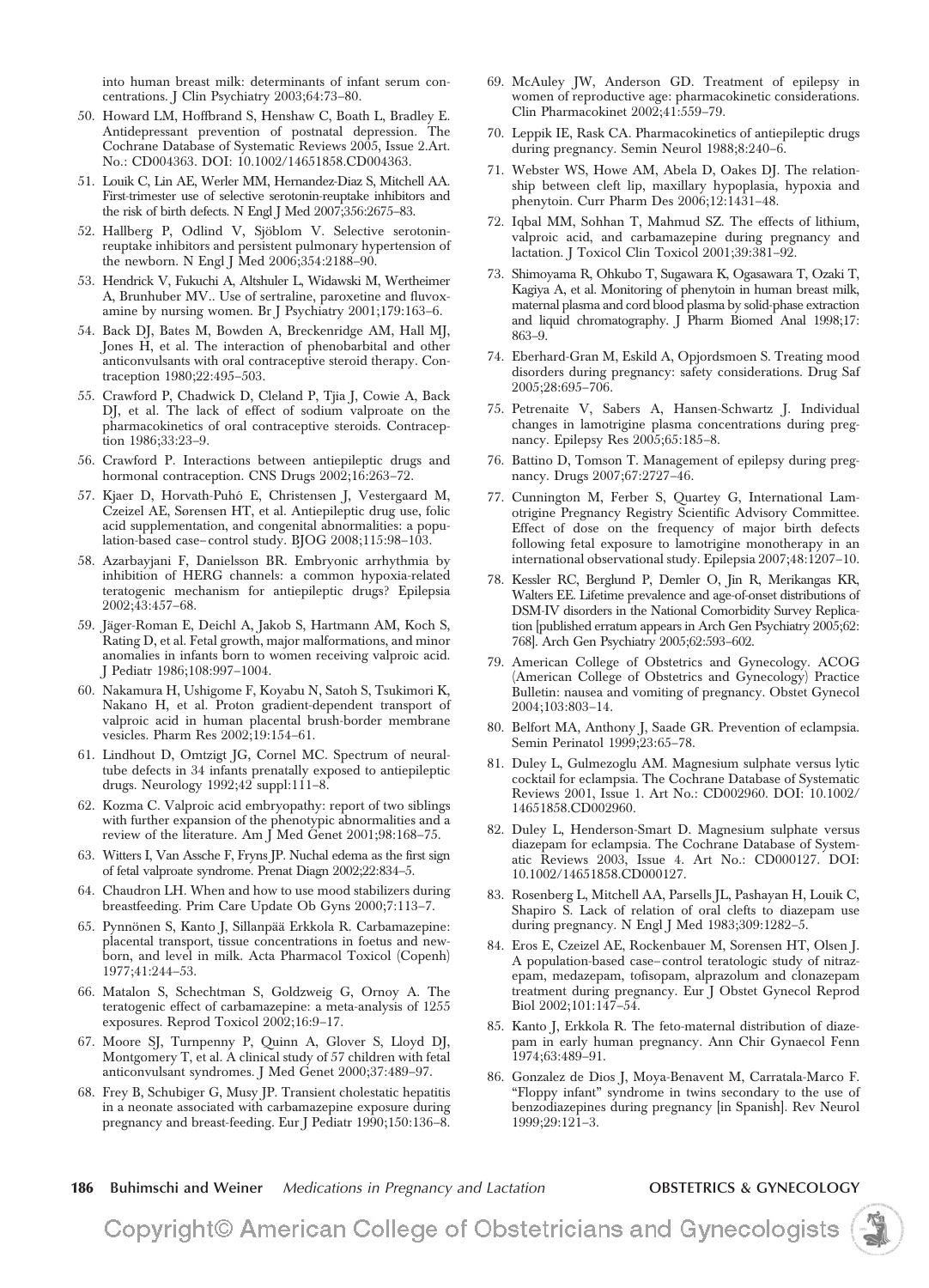- 87. McElhatton PR. The effects of benzodiazepine use during pregnancy and lactation. Reprod Toxicol 1994;8:461–75.
- 88. Kart Koseoglu H, Yucel AE, Kunefeci G, Ozdemir FN, Duran H. Cyclophosphamide therapy in a serious case of lupus nephritis during pregnancy. Lupus 2001;10:818–20.
- 89. Ozalp SS, Yalcin OT, Tanir HM. A hospital-based multicentric study results on gestational trophoblastic disease management status in a developing country. Eur J Gynaecol Oncol 2001;22:221–2.
- 90. Peters BG, Bray JJ, Masidonski P, Mahon SM. Issues surrounding adjuvant chemotherapy for breast cancer during pregnancy. Oncol Nurs Forum 2001;28:639–42.
- 91. Enns GM, Roeder E, Chan RT, Ali-Khan Catts Z, Cox VA, Golabi M. Apparent cyclophosphamide (cytoxan) embryopathy: a distinct phenotype? Am J Med Genet 1999;86:237–41.
- 92. Meirow D, Epstein M, Lewis H, Nugent D, Gosden RG. Administration of cyclophosphamide at different stages of follicular maturation in mice: effects on reproductive performance and fetal malformations. Hum Reprod 2001;16:632–7.
- 93. Paskulin GA, Gazzola Zen PR, de Camargo Pinto LL, Rosa R, Graziadio C. Combined chemotherapy and teratogenicity. Birth Defects Res A Clin Mol Teratol 2005;73:634–7.
- 94. Ostensen M. Treatment with immunosuppressive and disease modifying drugs during pregnancy and lactation. Am J Reprod Immunol 1992;28:148–52.
- 95. Amato D, Niblett JS. Neutropenia from cyclophosphamide in breast milk. Med J Aust 1977;1:383–4.
- 96. Duck SC, Katayama KP. Danazol may cause female pseudohermaphroditism. Fertil Steril 1981;35:230–1.
- 97. Minh HN, Belaisch J, Smadja A. Female pseudohermaphroditism [in French]. Presse Med 1993;22:1735–40.
- 98. Hammond MG, Hammond CB, Parker RT. Conservative treatment of endometriosis externa: the effects of methyltestosterone therapy. Fertil Steril 1978;29:651–4.
- 99. Grote K, Stahlschmidt B, Talsness CE, Gericke C, Appel KE, Chahoud I. Effects of organotin compounds on pubertal male rats. Toxicology 2004;202:145–58.
- 100. Baheiraei A, Ardsetani N, Ghazizadeh S. Effects of progestogen-only contraceptives on breast-feeding and infant growth. Int J Gynaecol Obstet 2001;74:203–5.
- 101. Ratchanon S, Taneepanichskul S. Depot medroxyprogesterone acetate and basal serum prolactin levels in lactating women. Obstet Gynecol 2000;96:926–8.
- 102. Bianchi S, Busacca M, Agnoli B, Candiani M, Calia C, Vignali M. Effects of 3 month therapy with danazol after laparoscopic surgery for stage III/IV endometriosis: a randomized study. Hum Reprod 1999;14:1335–7.
- 103. Kingsbury AC. Danazol and fetal masculinization: a warning. Med J Aust 1985;143:410–1.
- 104. Rosa FW. Virilization of the female fetus with maternal danazol exposure. Am J Obstet Gynecol 1984;149:99–100.
- 105. Kaya H, Babar Y, Ozmen S, Ozkaya O, Karci M, Aydin AR, et al. Intratubal methotrexate for prevention of persistent ectopic pregnancy after salpingotomy. J Am Assoc Gynecol Laparosc 2002;9:464–7.
- 106. Kulier R, Gulmezoglu AM, Hofmeyr GJ, Cheng LN, Campana A. Medical methods for first trimester abortion. The Cochrane Database of Systematic Reviews 2004, Issue 2. Art No.: CD002855. DOI: 10.1002/14651858.CD002855.
- 107. Creinin MD, Wiebe E, Gold M. Methotrexate and misoprostol for early abortion in adolescent women. J Pediatr Adolesc Gynecol 1999;12:71–7.
- 108. Gracia CR, Brown HA, Barnhart KT. Prophylactic methotrexate after linear salpingostomy: a decision analysis. Fertil Steril 2001;76:1191–5.
- 109. Dilbaz S, Caliskan E, Dilbaz B, Degirmenci O, Haberal A. Predictors of methotrexate treatment failure in ectopic pregnancy. J Reprod Med 2006;51:87–93.
- 110. Yedlinsky NT, Morgan FC, Whitecar PW. Anomalies associated with failed methotrexate and misoprostol termination. Obstet Gynecol 2005;105:1203–5.
- 111. Del Campo M, Kosaki K, Bennett FC, Jones KL. Developmental delay in fetal aminopterin/methotrexate syndrome. Teratology 1999;60:10–2.
- 112. Yedlinsky NT, Morgan FC, Whitecar PW. Anomalies associated with failed methotrexate and misoprostol termination. Obstet Gynecol 2005;105:1203–5.
- 113. Sorosky JI, Sood AK, Buekers TE. The use of chemotherapeutic agents during pregnancy. Obstet Gynecol Clin North Am 1997;24:591–9.
- 114. Mestman JH. Diagnosis and management of maternal and fetal thyroid disorders. Curr Opin Obstet Gynecol 1999;11:167–75.
- 115. American College of Obstetrics and Gynecology. ACOG practice bulletin. Thyroid disease in pregnancy. Number 37, August 2002. American College of Obstetrics and Gynecology. Int J Gynaecol Obstet 2002;79:171–80.
- 116. Nachum Z, Rakover Y, Weiner E, Shalev E. Graves' disease in pregnancy: prospective evaluation of a selective invasive treatment protocol. Am J Obstet Gynecol 2003;189:159–65.
- 117. Luton D, Le Gac I, Vuillard E, Castanet M, Guibourdenche J, Noel M, et al. Management of Graves' disease during pregnancy: the key role of fetal thyroid gland monitoring. J Clin Endocrinol Metab 2005;90:6093–8.
- 118. Azizi F, Bahrainian M, Khamseh ME, Khoshniat M. Intellectual development and thyroid function in children who were breast-fed by thyrotoxic mothers taking methimazole. J Pediatr Endocrinol Metab 2003;16:1239–43.
- 119. Shepard TH, Brent RL, Friedman JM, Jones KL, Miller RK, Moore CA, et al. Update on new developments in the study of human teratogens. Teratology 2002;65:153–61.
- 120. Nakamura S, Nishikawa T, Isaji M, Ishimori M, Shimizu N, Iwamura M, et al. Aplasia cutis congenita and skull defects after exposure to methimazole in utero. Intern Med 2005;44:1202–3.
- 121. Karg E, Bereg E, Gaspar L, Katona M, Turi S. Aplasia cutis congenita after methimazole exposure in utero. Pediatr Dermatol 2004;21:491–4.
- 122. Chattaway JM, Klepser TB. Propylthiouracil versus methimazole in treatment of Graves' disease during pregnancy. Ann Pharmacother 2007;41:1018–22.
- 123. Messer PM, Hauffa BP, Olbricht T, Benker G, Kotulla P, Reinwein D. Antithyroid drug treatment of Graves' disease in pregnancy: long-term effects on somatic growth, intellectual development and thyroid function of the offspring. Acta Endocrinol (Copenh) 1990;123:311–6.
- 124. Vitale N, De Feo M, De Santo LS, Pollice A, Tedesco N, Cotrufo M. Dose-dependent fetal complications of warfarin in pregnant women with mechanical heart valves. J Am Coll Cardiol 1999;33:1637–41.
- 125. Marks PW. Management of thromboembolism in pregnancy. Semin Perinatol 2007;31:227–31.
- 126. Suri V, Sawhney H, Vasishta K, Renuka T, Grover A. Pregnancy following cardiac valve replacement surgery. Int J Gynaecol Obstet 1999;64:239–46.
- 127. Vitale N, De Feo M, Cotrufo M. Anticoagulation for prosthetic heart valves during pregnancy: the importance of warfarin daily dose. Eur J Cardiothorac Surg 2002;22:656.

VOL. 113, NO. 1, JANUARY 2009 **Buhimschi and Weiner** *Medications in Pregnancy and Lactation* **187**